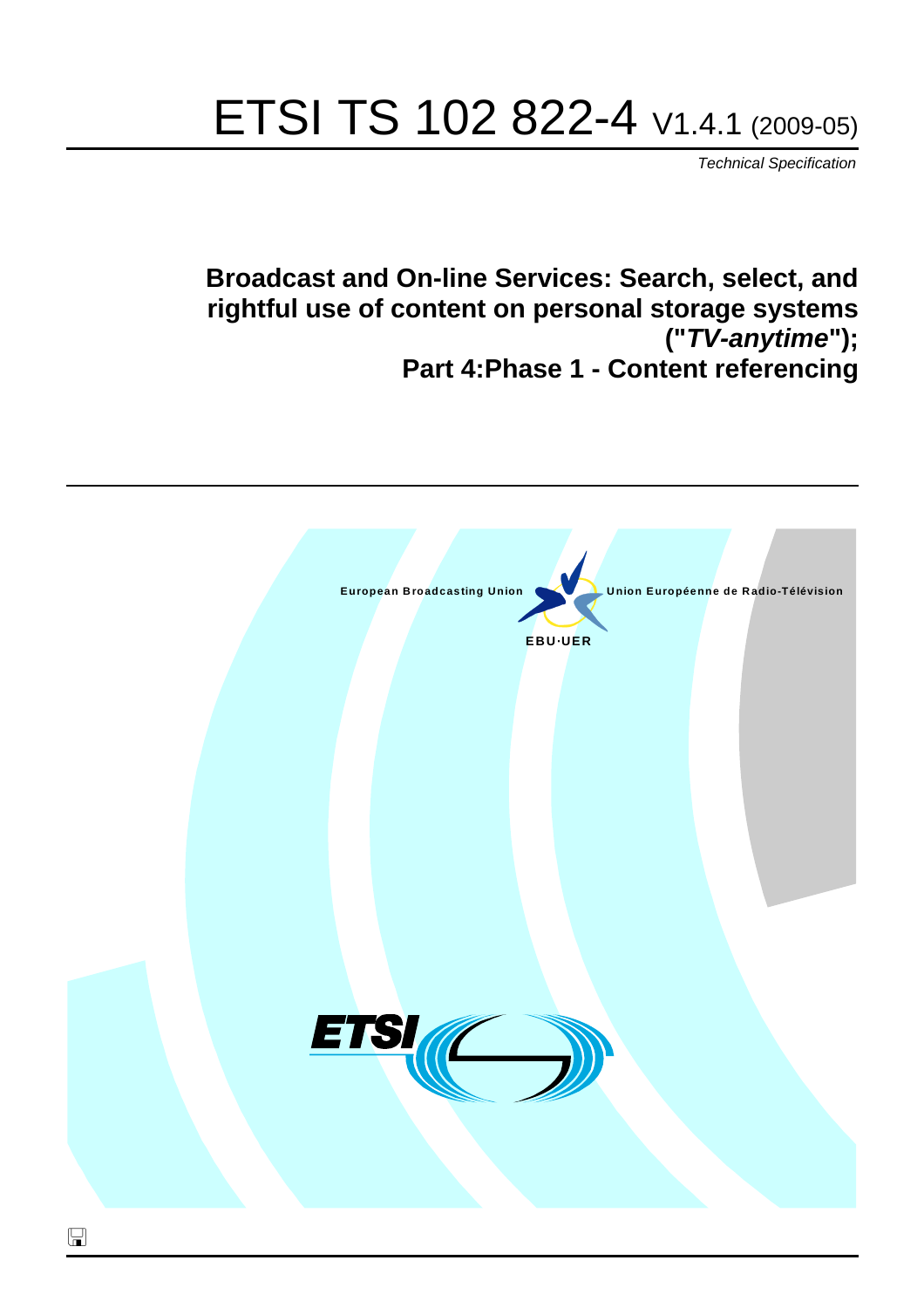Reference

RTS/JTC-TVA-PH1-39-04

Keywords

broadcasting, content, TV, video

#### *ETSI*

#### 650 Route des Lucioles F-06921 Sophia Antipolis Cedex - FRANCE

Tel.: +33 4 92 94 42 00 Fax: +33 4 93 65 47 16

Siret N° 348 623 562 00017 - NAF 742 C Association à but non lucratif enregistrée à la Sous-Préfecture de Grasse (06) N° 7803/88

#### *Important notice*

Individual copies of the present document can be downloaded from: [http://www.etsi.org](http://www.etsi.org/)

The present document may be made available in more than one electronic version or in print. In any case of existing or perceived difference in contents between such versions, the reference version is the Portable Document Format (PDF). In case of dispute, the reference shall be the printing on ETSI printers of the PDF version kept on a specific network drive within ETSI Secretariat.

Users of the present document should be aware that the document may be subject to revision or change of status. Information on the current status of this and other ETSI documents is available at <http://portal.etsi.org/tb/status/status.asp>

If you find errors in the present document, please send your comment to one of the following services: [http://portal.etsi.org/chaircor/ETSI\\_support.asp](http://portal.etsi.org/chaircor/ETSI_support.asp)

#### *Copyright Notification*

No part may be reproduced except as authorized by written permission. The copyright and the foregoing restriction extend to reproduction in all media.

> © European Telecommunications Standards Institute 2009. © European Broadcasting Union 2009. All rights reserved.

**DECT**TM, **PLUGTESTS**TM, **UMTS**TM, **TIPHON**TM, the TIPHON logo and the ETSI logo are Trade Marks of ETSI registered for the benefit of its Members. **3GPP**TM is a Trade Mark of ETSI registered for the benefit of its Members and of the 3GPP Organizational Partners.

**LTE**™ is a Trade Mark of ETSI currently being registered

for the benefit of its Members and of the 3GPP Organizational Partners.

**GSM**® and the GSM logo are Trade Marks registered and owned by the GSM Association.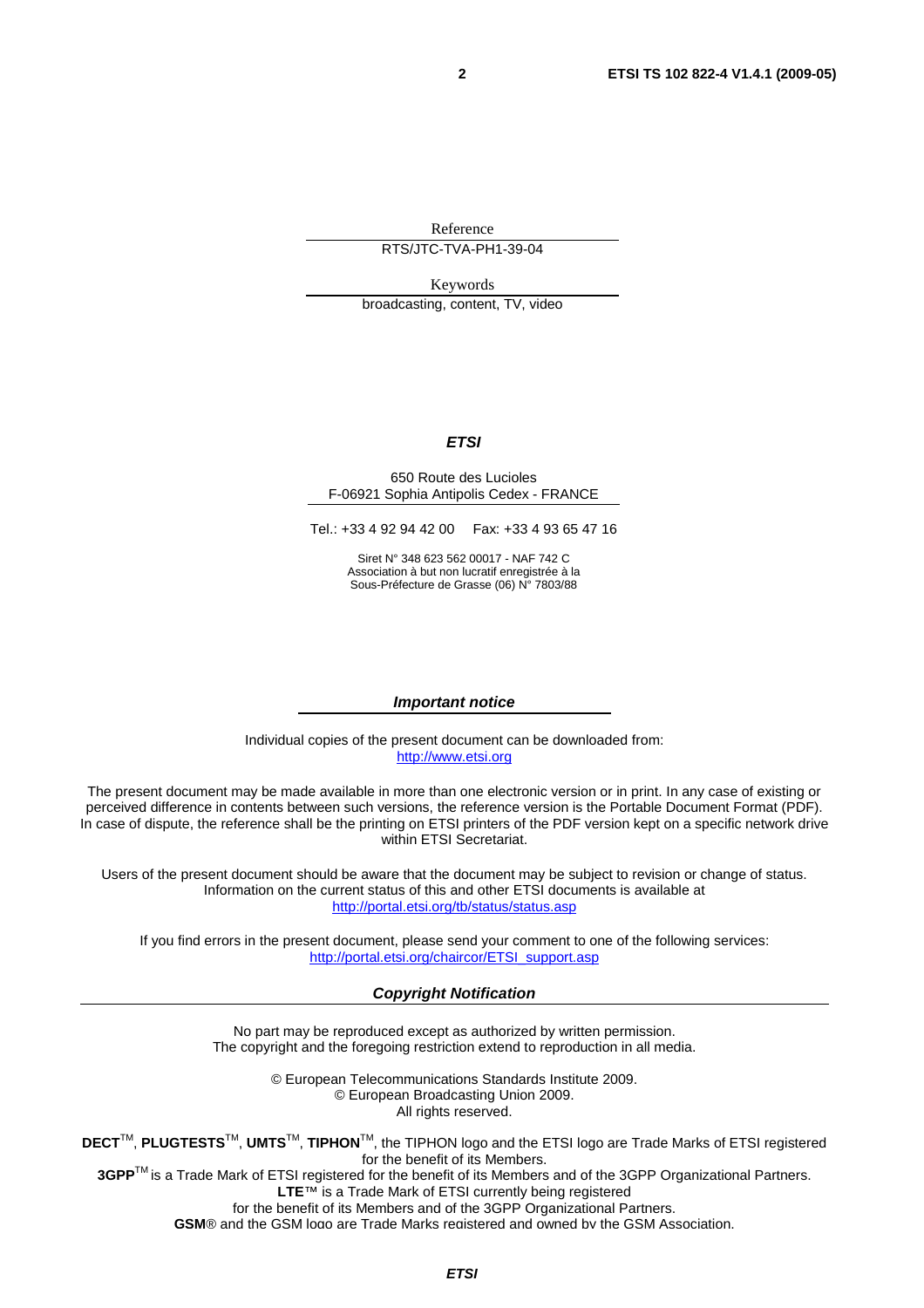# Contents

| 1                                                                                                                                                                                                                    |                             |  |
|----------------------------------------------------------------------------------------------------------------------------------------------------------------------------------------------------------------------|-----------------------------|--|
| $\overline{2}$<br>2.1<br>2.2                                                                                                                                                                                         |                             |  |
| 3<br>3.1<br>3.2<br>3.3                                                                                                                                                                                               |                             |  |
| 4                                                                                                                                                                                                                    |                             |  |
| 5                                                                                                                                                                                                                    |                             |  |
| 6                                                                                                                                                                                                                    |                             |  |
| 7                                                                                                                                                                                                                    |                             |  |
| 8                                                                                                                                                                                                                    |                             |  |
| 9                                                                                                                                                                                                                    |                             |  |
| 10                                                                                                                                                                                                                   |                             |  |
| 11                                                                                                                                                                                                                   |                             |  |
| 11.1                                                                                                                                                                                                                 |                             |  |
| 12<br>12.1<br>12.1.1<br>12.2<br>12.2.1<br>12.3<br>12.3.1<br>12.3.2<br>12.3.3<br>12.3.4<br>12.3.4.1<br>12.3.5<br>12.3.5.1<br>12.3.5.2<br>12.3.6<br>12.3.6.1<br>12.3.7<br>12.3.7.1<br>12.3.7.2<br>12.3.7.3<br>12.3.7.4 |                             |  |
|                                                                                                                                                                                                                      | <b>Annex A (normative):</b> |  |
| A.1                                                                                                                                                                                                                  |                             |  |
| A.1.1                                                                                                                                                                                                                |                             |  |
| A.1.2                                                                                                                                                                                                                |                             |  |
| A.2                                                                                                                                                                                                                  |                             |  |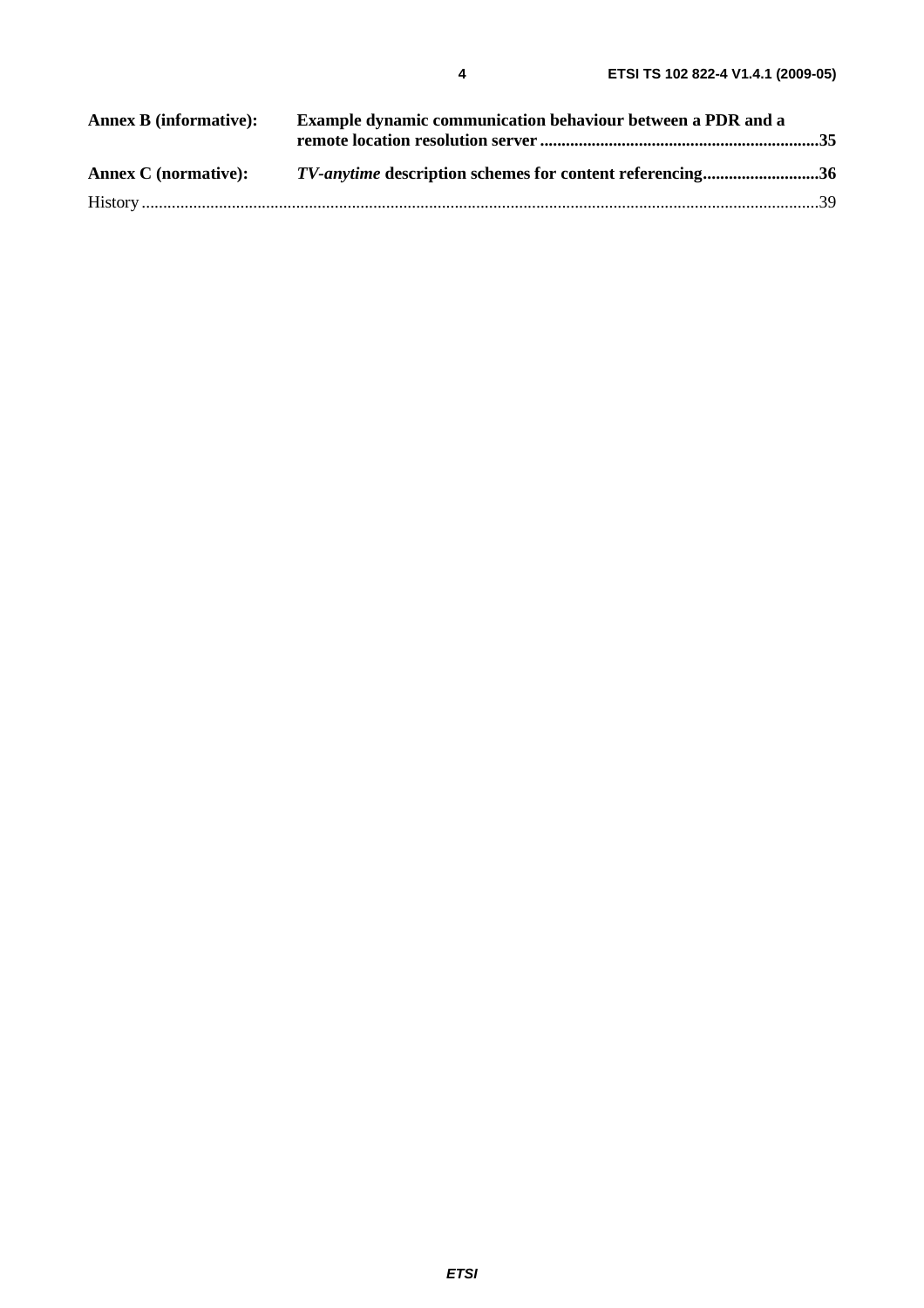# Intellectual Property Rights

IPRs essential or potentially essential to the present document may have been declared to ETSI. The information pertaining to these essential IPRs, if any, is publicly available for **ETSI members and non-members**, and can be found in ETSI SR 000 314: *"Intellectual Property Rights (IPRs); Essential, or potentially Essential, IPRs notified to ETSI in respect of ETSI standards"*, which is available from the ETSI Secretariat. Latest updates are available on the ETSI Web server ([http://webapp.etsi.org/IPR/home.asp\)](http://webapp.etsi.org/IPR/home.asp).

Pursuant to the ETSI IPR Policy, no investigation, including IPR searches, has been carried out by ETSI. No guarantee can be given as to the existence of other IPRs not referenced in ETSI SR 000 314 (or the updates on the ETSI Web server) which are, or may be, or may become, essential to the present document.

### Foreword

This Technical Specification (TS) has been produced by Joint Technical Committee (JTC) Broadcast of the European Broadcasting Union (EBU), Comité Européen de Normalisation ELECtrotechnique (CENELEC) and the European Telecommunications Standards Institute (ETSI).

NOTE: The EBU/ETSI JTC Broadcast was established in 1990 to co-ordinate the drafting of standards in the specific field of broadcasting and related fields. Since 1995 the JTC Broadcast became a tripartite body by including in the Memorandum of Understanding also CENELEC, which is responsible for the standardization of radio and television receivers. The EBU is a professional association of broadcasting organizations whose work includes the co-ordination of its members' activities in the technical, legal, programme-making and programme-exchange domains. The EBU has active members in about 60 countries in the European broadcasting area; its headquarters is in Geneva.

European Broadcasting Union CH-1218 GRAND SACONNEX (Geneva) Switzerland Tel: +41 22 717 21 11 Fax: +41 22 717 24 81

The present document is part 4 of a multi-part deliverable covering Broadcast and On-line Services: Search, select and rightful use of content on personal storage systems (*TV-anytime*), as identified below:

- Part 1: "Benchmark Features";
- Part 2: "Phase 1 System description";
- Part 3: "Metadata";
- **Part 4: "Phase 1 - Content referencing";**
- Part 5: "Rights Management and Protection (RMP)";
- Part 6: "Delivery of metadata over a bi-directional network";
- Part 7: "Bi-directional metadata delivery protection";
- Part 8: "Phase 2 Interchange Data Format";
- Part 9: "Phase 2 Remote Programming".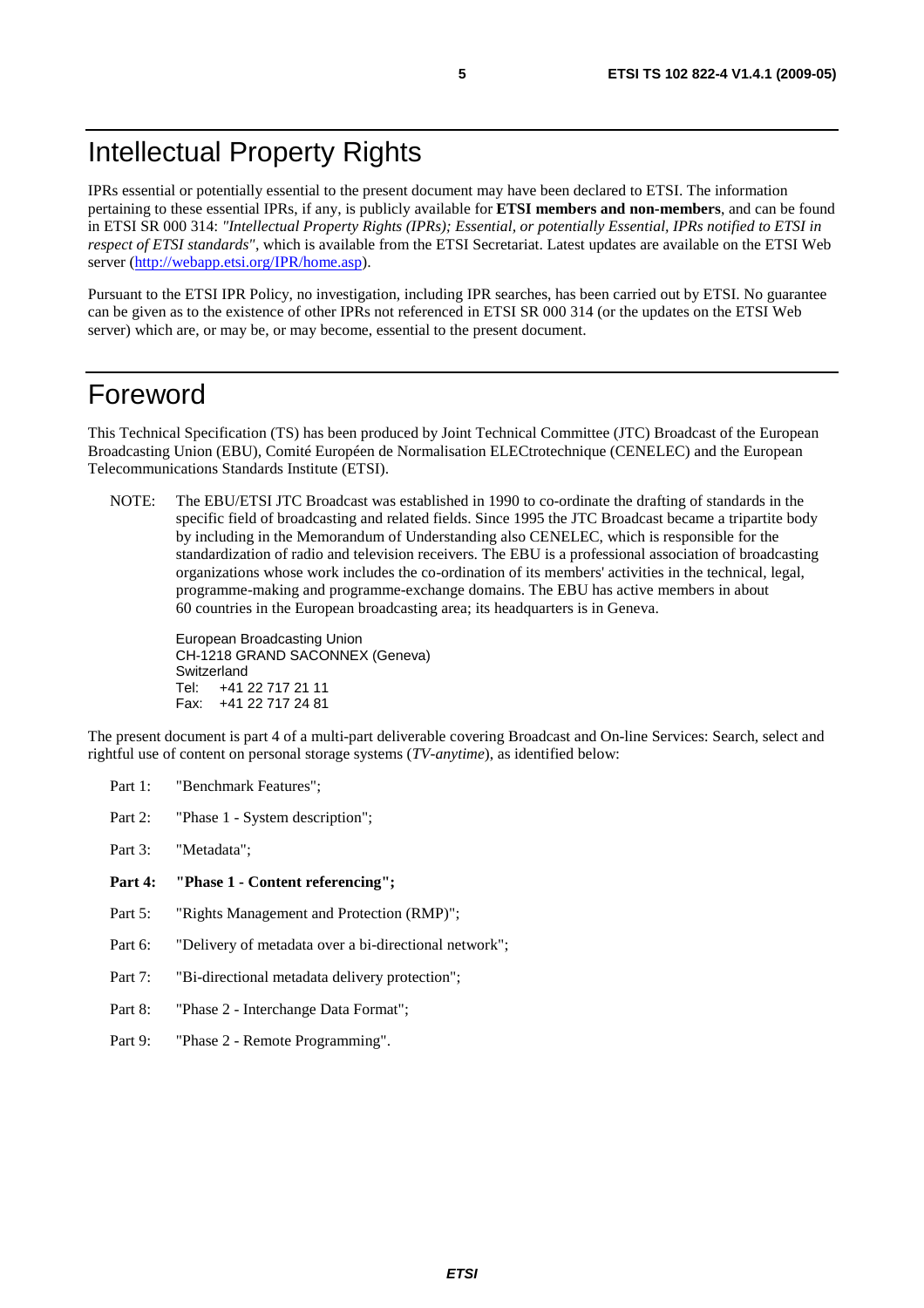# Introduction

The present document is based on a submission by the *TV-anytime* forum [\(http://www.](http://www.tv-anytime.org/)*TV-anytime*.org).

*TV-anytime* (TVA) is a full and synchronized set of specifications established by the *TV-anytime* Forum. TVA features enable the search, selection, acquisition and rightful use of content on local and/or remote personal storage systems from both broadcast and online services.

TS 102 822-1 [8] and TS 102 822-2 [9] set the context and system architecture in which the standards for Metadata, Content referencing, Bi-directional metadata and Metadata protection are to be implemented in the *TV-anytime* environment. TS 102 822-1 [8] provides benchmark business models against which the *TV-anytime* system architecture is evaluated to ensure that the specification enable key business applications. TS 102 822-2 [9] presents the *TV-anytime* System Architecture. These two documents are placed ahead of the others for their obvious introductory value. These first two documents are largely informative, while the remainder of the series is normative.

The *TV-anytime* features are supported and enabled by the specifications for Metadata (TS 102 822-3 sub-parts 1 [10], 2 [11], 3 [12] and 4 [13]), Content Referencing (the present document), Rights Management (TS 102 822-5 sub-parts 1 [14] and 2 [15]), Bi-directional Metadata Delivery (TS 102 822-6 sub-parts 1 [16], 2 [17] and 3 [18]) and Protection (TS 102 822-7 [19]), Interchange Data Format (TS 102 822-8 [20]) and Remote Programming (TS 102 822-9 [21]).

The present document contains a detailed specification of *TV-anytime*'s Content Referencing IDentifier (CRID).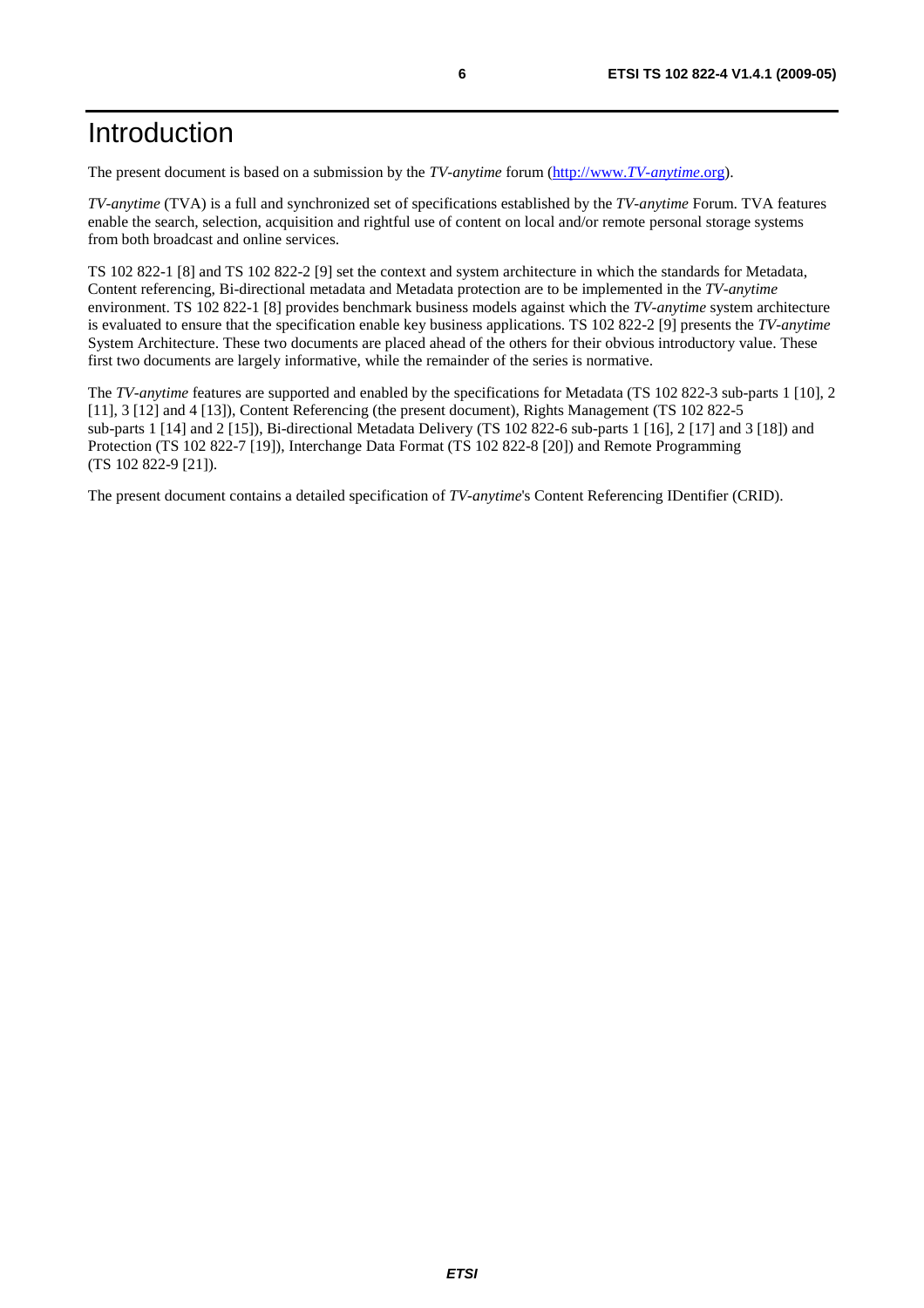### 1 Scope

The present document is the fourth in a multi-part series of "TS 102 822 series" documents produced by the *TV-anytime* Forum. These documents establish the fundamental specifications for the services, systems and devices that will conform to the *TV-anytime* standard, to a level of detail which is implementable for compliant products and services.

Although each of the TS 102 822 series documents is intended to stand alone, a complete and coherent sense of the *TV-anytime* system standard can be gathered by reading all of the specification documents in numerical order.

The scope of the present document of the specification comprises the location independent identification of content, the location information, and the process of finding the location when an identifier is given. The content referencing process begins after a content item has been selected by a consumer through to, but not including, the actual acquisition of the desired content item.

The content referencing specification provides the mechanisms for location resolution in unidirectional network environments , as well as support for location resolution in a bi-directional environment. as defined in TS 102 822-1 [8].

# 2 References

References are either specific (identified by date of publication and/or edition number or version number) or non-specific.

- For a specific reference, subsequent revisions do not apply.
- Non-specific reference may be made only to a complete document or a part thereof and only in the following cases:
	- if it is accepted that it will be possible to use all future changes of the referenced document for the purposes of the referring document;
	- for informative references.

Referenced documents which are not found to be publicly available in the expected location might be found at [http://docbox.etsi.org/Reference.](http://docbox.etsi.org/Reference)

NOTE: While any hyperlinks included in this clause were valid at the time of publication ETSI cannot guarantee their long term validity.

### 2.1 Normative references

The following referenced documents are indispensable for the application of the present document. For dated references, only the edition cited applies. For non-specific references, the latest edition of the referenced document (including any amendments) applies.

- [1] IETF RFC 3986: "Uniform Resource Identifier (URI): Generic Syntax".
- [2] IETF RFC 1591: "Domain Name System Structure and Delegation".
- [3] IETF RFC 2616: "Hypertext Transfer Protocol HTTP/1.1".
- [4] IETF RFC 1945: "Hypertext Transfer Protocol HTTP/1.0".
- [5] IETF RFC 2660: "The Secure HyperText Transfer Protocol".
- [6] IETF RFC 2782: "A DNS RR for specifying the location of services (DNS SRV)".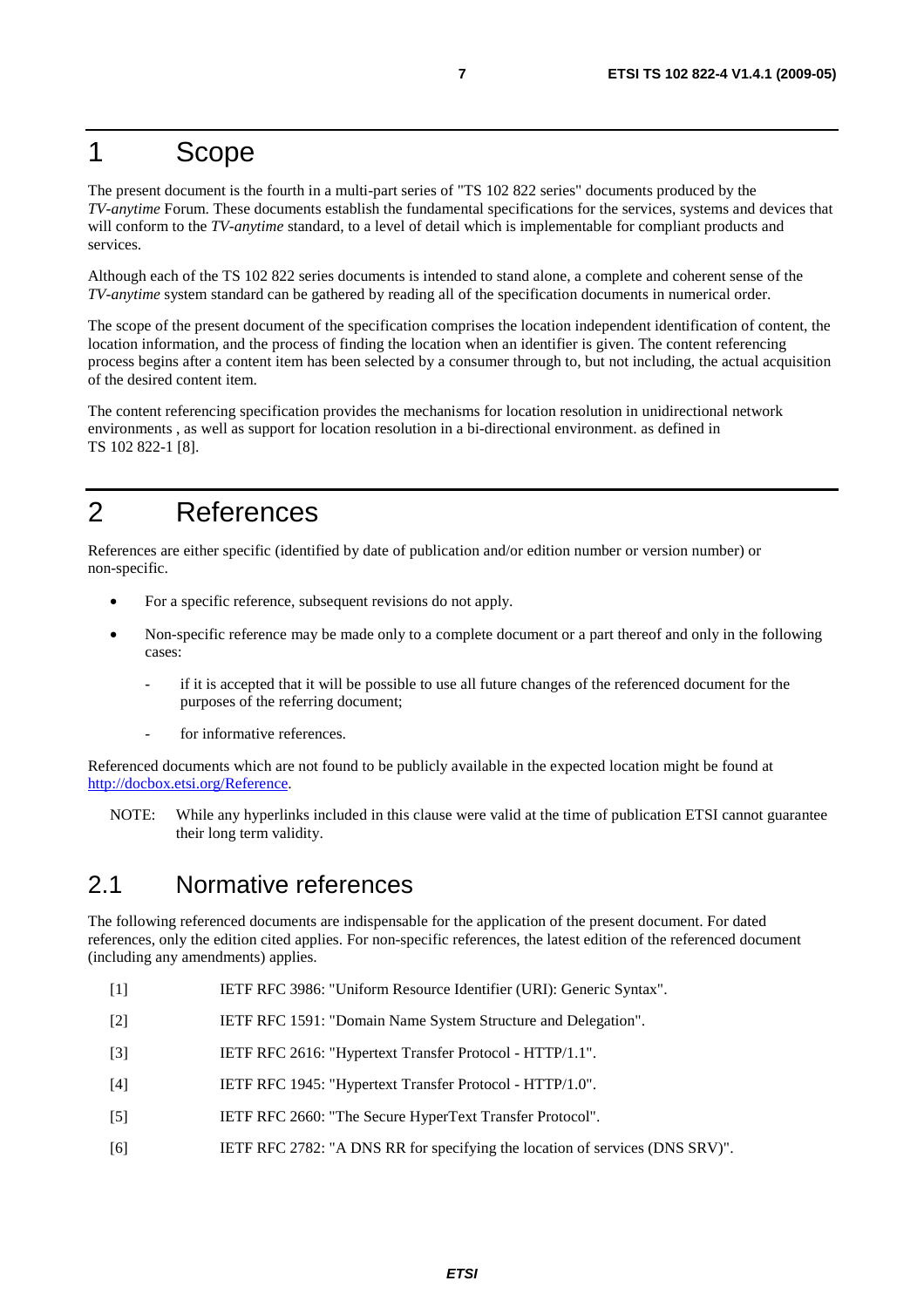- [7] HTML 4.01 Specification, D. Ragget, A. Le Hors, I. Jacobs.
- NOTE: Available at:<http://www.w3.org/TR/html4/>.
- [8] ETSI TS 102 822-1: "Broadcast and On-line Services: Search, select, and rightful use of content on personal storage systems ("TV-Anytime"); Part 1: Benchmark Features".
- [9] ETSI TS 102 822-2: "Broadcast and On-line Services: Search, select, and rightful use of content on personal storage systems ("TV-Anytime"); Part 2: Phase 1 - System description".
- [10] ETSI TS 102 822-3-1: "Broadcast and On-line Services: Search, select, and rightful use of content on personal storage systems ("TV-Anytime"); Part 3: Metadata; Sub-part 1: Phase 1 - Metadata schemas".
- [11] ETSI TS 102 822-3-2: "Broadcast and On-line Services: Search, select, and rightful use of content on personal storage systems ("TV-Anytime Phase 1"); Part 3: Metadata; Sub-part 2: System aspects in a uni-directional environment".
- [12] ETSI TS 102 822-3-3: "Broadcast and On-line Services: Search, select, and rightful use of content on personal storage systems ("TV-Anytime"); Part 3: Metadata; Sub-part 3: Phase 2 - Extended Metadata Schema".
- [13] ETSI TS 102 822-3-4: "Broadcast and On-line Services: Search, select, and rightful use of content on personal storage systems ("TV-Anytime"); Part 3: Metadata; Sub-part 4: Phase 2 - Interstitial metadata".
- [14] ETSI TS 102 822-5-1: "Broadcast and On-line Services: Search, select, and rightful use of content on personal storage systems ("TV-Anytime"); Part 5: Rights Management and Protection (RMP); Sub-part 1: Information for Broadcast Applications".
- [15] ETSI TS 102 822-5-2: "Broadcast and On-line Services: Search, select, and rightful use of content on personal storage systems ("TV-Anytime"); Part 5: Rights Management and Protection (RMP) Sub-part 2: RMPI binding".
- [16] ETSI TS 102 822-6-1: "Broadcast and On-line Services: Search, select, and rightful use of content on personal storage systems ("TV-Anytime"); Part 6: Delivery of metadata over a bi-directional network; Sub-part 1: Service and transport".
- [17] ETSI TS 102 822-6-2: "Broadcast and On-line Services: Search, select, and rightful use of content on personal storage systems ("TV-Anytime"); Part 6: Delivery of metadata over a bi-directional network; Sub-part 2: Phase 1 - Service discovery".
- [18] ETSI TS 102 822-6-3: "Broadcast and On-line Services: Search, select, and rightful use of content on personal storage systems ("TV-Anytime"); Part 6: Delivery of metadata over a bi-directional network; Sub-part 3: Phase 2 - Exchange of Personal Profile".
- [19] ETSI TS 102 822-7: "Broadcast and On-line Services: Search, select, and rightful use of content on personal storage systems ("TV-anytime Phase 1"); Part 7: Bi-directional metadata delivery protection".
- [20] ETSI TS 102 822-8: "Broadcast and On-line Services: Search, select, and rightful use of content on personal storage systems ("TV-Anytime"); Part 8: Phase 2 - Interchange Data Format".
- [21] ETSI TS 102 822-9: "Broadcast and On-line Services: Search, select, and rightful use of content on personal storage systems ("TV-Anytime"); Part 9: Phase 2 - Remote Programming".

### 2.2 Informative references

The following referenced documents are not essential to the use of the present document but they assist the user with regard to a particular subject area**.** For non-specific references, the latest version of the referenced document (including any amendments) applies.

Not applicable.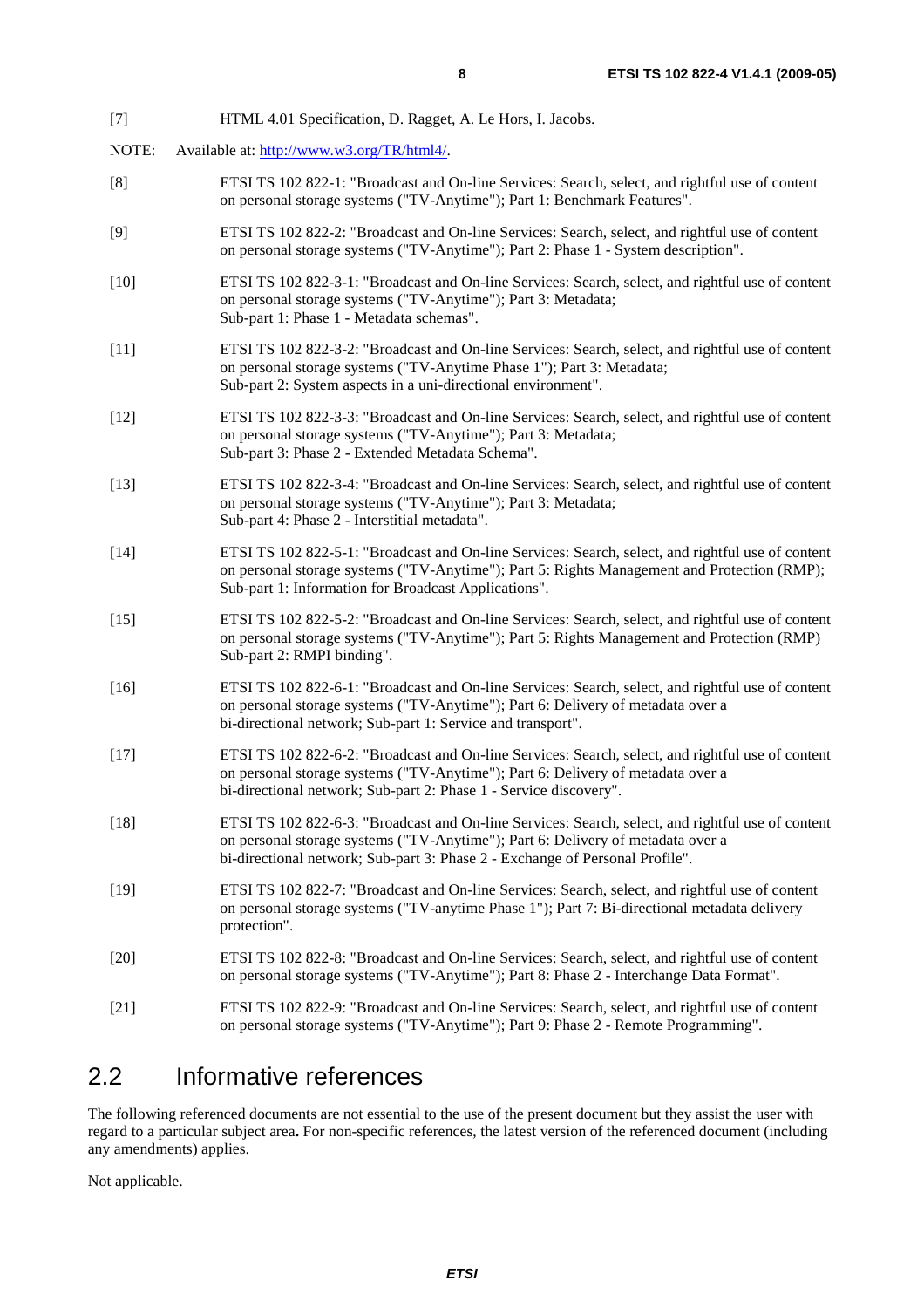# 3 Definitions, abbreviations and conventions

### 3.1 Definitions

For the purposes of the present document, the following terms and definitions apply:

**acquisition:** retrieval of content

**authority:** organization that creates CRIDs

**capture:** storing the acquired content (e.g. to local storage)

**content:** anything the viewer would like to access (movies, games, TV programmes, radio programmes, etc.)

**content creator:** producers of content

**content provider:** entity that acts as the agent for and is the prime exploiter of the content

**content reference:** pointer to a specific content item

**Content Reference IDentifier (CRID):** identifier for content that is independent of its location

**Digital Video Broadcasting (DVB):** set of standards used for European digital TV broadcasting

**Domain Naming System (DNS):** system used on the Internet to register names that can then be mapped into IP addresses using a DNS server

**Electronic Programme Guide (EPG):** means of presenting available content to the consumer, allowing selection of desired content

**instance metadata identifier:** identifier associated with a locator to bind to an instance metadata description

**Internet Protocol (IP):** generic name for the network protocols used on the Internet

**location resolution:** process of establishing the address (location and time) of a specific content instance from its CRID

**locator:** time and place where a content item can be acquired

**metadata:** generally, data about content, such as the title, genre and summary of a television programme as well as metadata also includes consumer profile and history data

**Programme Delivery Control (PDC):** European system used by some broadcasters to accurately indicate when programmes start and stop

**resolution handler:** functional unit that provides location resolution on a specific transport mechanism

**resolving authority:** body which provides location resolution

**Resolving Authority Record (RAR):** information needed for retrieving the location resolution data for the given authority

**System Information (SI):** collection of information tables used in DVB

**service provider:** aggregator and supplier of content which may include gateway and management roles

### 3.2 Abbreviations

For the purposes of the present document, the following abbreviations apply:

| <b>CRID</b> | Content Reference IDentifier |
|-------------|------------------------------|
| <b>DNS</b>  | Domain Naming System         |
| <b>DVB</b>  | Digital Video Broadcasting   |
| <b>EPG</b>  | Electronic Programme Guide   |
| <b>IP</b>   | Internet Protocol            |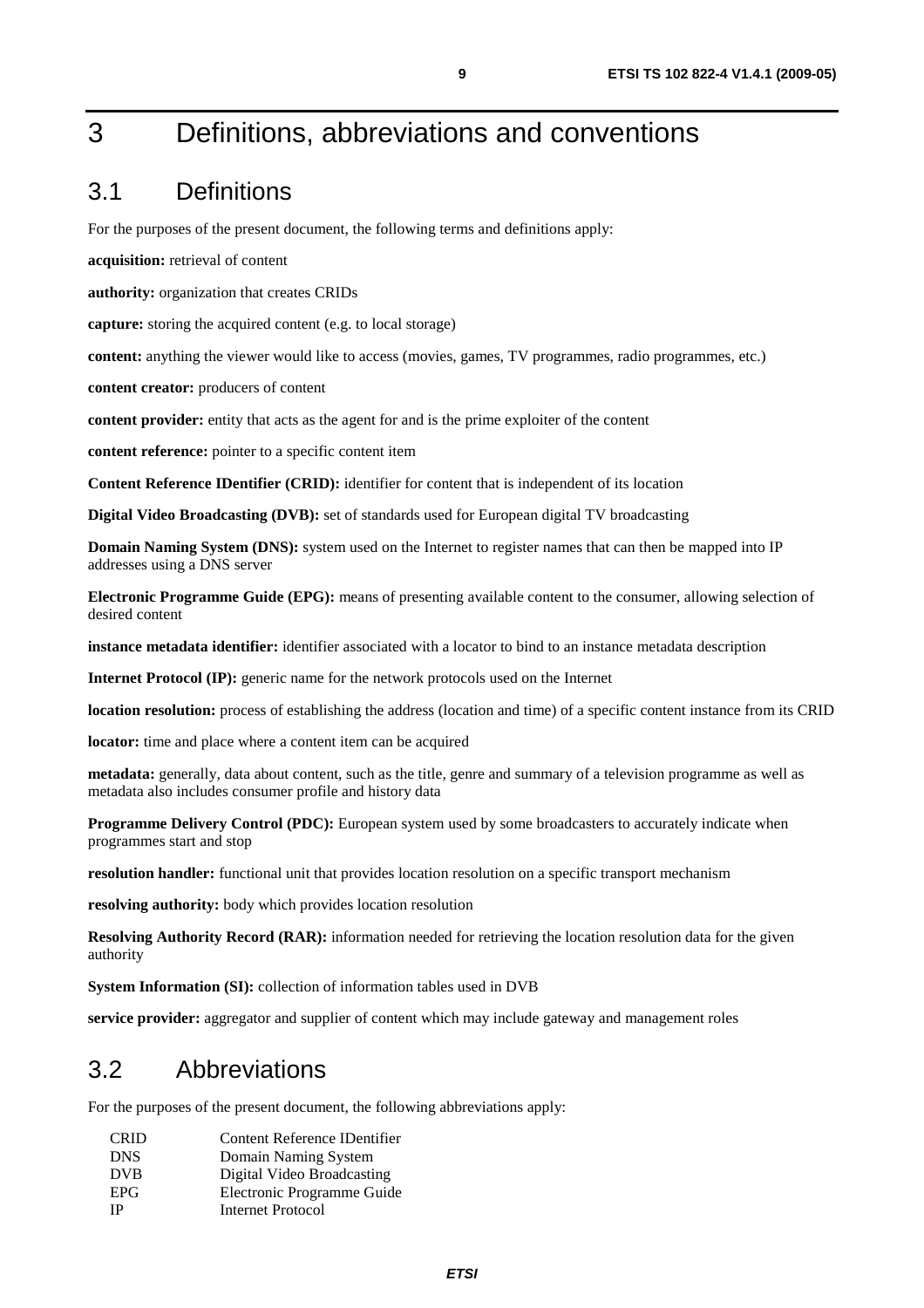| <b>IPR</b> | <b>Intellectual Property Rights</b> |
|------------|-------------------------------------|
| <b>MX</b>  | Mail eXchange                       |
| <b>PDC</b> | Programme Delivery Control          |
| <b>PDR</b> | Personal Digital Recorder           |
| <b>RAR</b> | Resolving Authority Record          |
| SІ         | <b>System Information</b>           |
| <b>SRV</b> | Search for seRVice                  |
| URI        | Uniform Resource Identifier         |
| URL        | <b>Uniform Resource Locator</b>     |
|            |                                     |

### 3.3 Conventions of specification syntax

Within the present document, syntax is defined for various textual items.

Items in **bold** are textual characters that must be used exactly as specified.

Items in *<angle brackets and italics>* are replaced by a suitable value, which is specified beside the syntax definition.

An item in square brackets ("[" and "]") denotes optional items. The entire syntax definition within the square brackets can be omitted, subject to the rules specified.

For example a syntax specification of:

#### **Hello** *<name>* **how are you?**

**<name>** is your name

The correct reading would be to take the text "Hello" and "how are you?" and insert your name between them.

Another example of a syntax specification is:

#### **Hello** *<name> [***how are you?***]*

**<name>** is your name

The correct reading would be to take the text "Hello" and append your name after it, and then optionally append the text "how are you?"

# 4 Introduction

The purpose of content referencing is to allow acquisition of a specific instance of a specific item of content. For example, if a consumer sees an announcement on TV saying "There will be a new series of "The Agatha Christie Murder Mysteries" next year", he/she may want to instruct their Personal Digital Recorder (PDR) to record the whole series, but cannot since he/she does not know when the episodes are going to be broadcast. In fact, the broadcaster may not know yet either. Still the viewer will want to make sure at this point that he/she does not miss the opportunity to acquire the content.

To provide the capability desired by the consumer, the ability is needed to refer to content (in this example a series of programmes) independent of its location, whether that location is on a particular broadcast channel on some date and time, or on a file server connected to Internet, or wherever.

In this example, the PDR system would be provided with a reference for the series. In due time, the body who assigned the reference would provide the information required to link this reference to the individual episodes, and subsequently to a specific date and time for each episode so that the PDR would be able to acquire all of them.

This example demonstrates the purpose of content referencing - to provide the ability to refer to content independent of its location, and the ability to subsequently resolve such a reference into one or more locations where the content can be obtained.

Of course, *content* can refer to many types of information. In addition to the television programmes in the example above, it may include radio programmes, audio tracks, MPEG-4 objects, scenes, images, music, etc.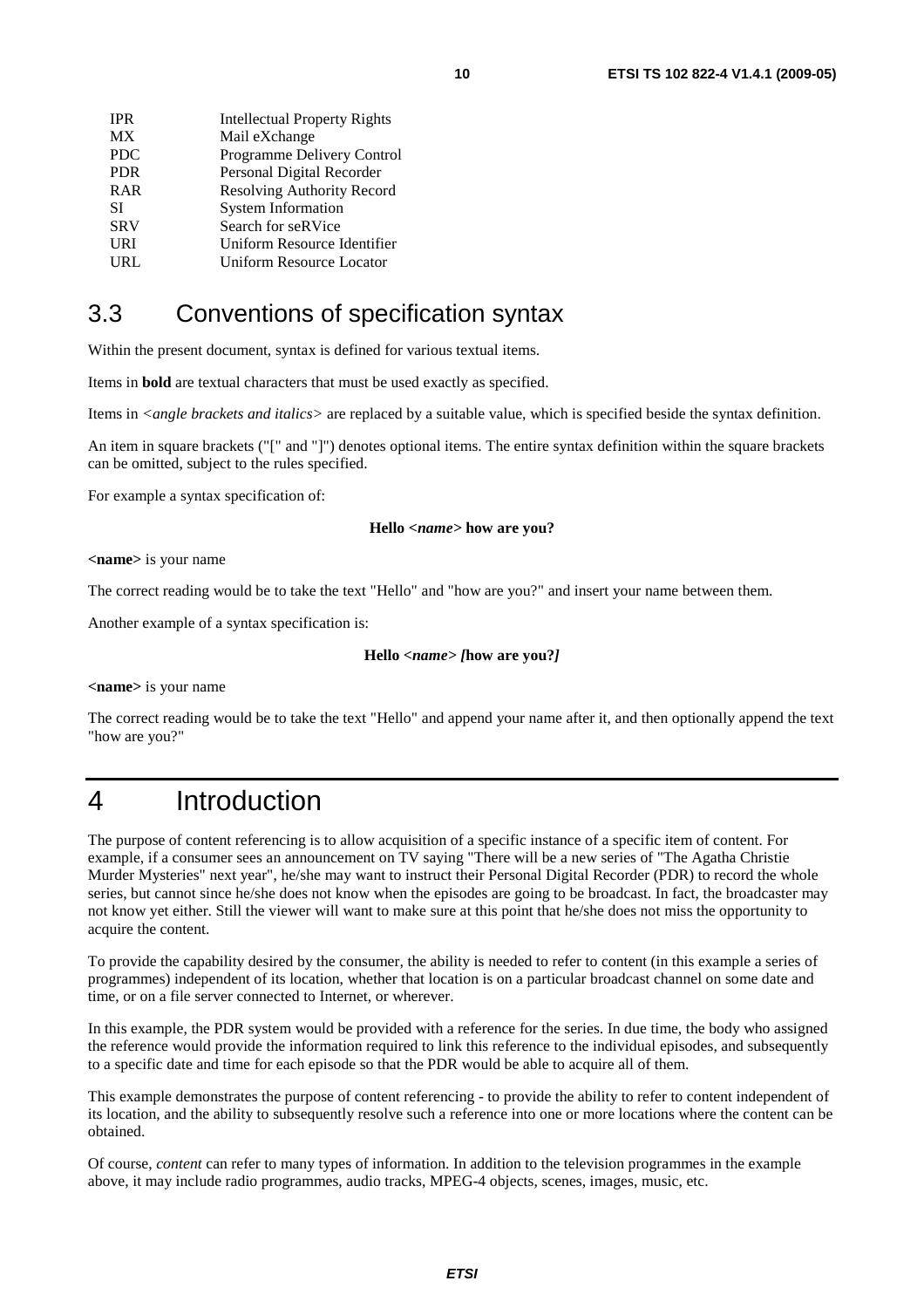# 5 Key concepts and features

The content referencing process begins after a content item has been selected by a consumer through to, but not including, the actual acquisition of the desired content item. In figure 5.1 the scope of the content referencing process is shown. Some parts outside the scope of content referencing are included in figure 5.1 to give it a global context.



**Figure 5.1: Content referencing environment** 

In this model we can identify three areas of interest:

- 1) The content selection process resulting in a Content Reference IDentifier (CRID).
- 2) The location resolving service the core of content referencing resulting in one or more pointers to instances of that content (locators) or one or more content reference identifiers.
- 3) The retrieval process using one of these locators to subsequently acquire the content.

Before the process of content referencing can be employed, a selection process must supply a CRID. This CRID identifies a specific content item, but does not specify where that content item can be found. More detailed characteristics of the content, such as the price, the quality, the presence of commercials, etc., may not be known before the CRID is produced.

Given a CRID, there can still be numerous instances of the same desired content item (for example a broadcast may be repeated, a web site may be mirrored, the content item may be available from different content providers, via different networks, etc.). Some iteration may be required to narrow down the selection.

A content item that a CRID refers to might be a grouping of other content items, for example a CRID for referring to an entire series of programmes.

The key concept of content referencing is the separation of the reference to a content item - the CRID - and information that is related to its retrieval.

The separation provided by the CRID enables a one-to-many mapping between content references and the locations of the deliverables.

Content is a general term. It is the context of a *TV-anytime* service that determines what content will be delivered upon following a locator. In that sense a content instance is any deliverable that can be acquired (via a respective locator) by a consumer. New types of content delivery merely require new types of locators.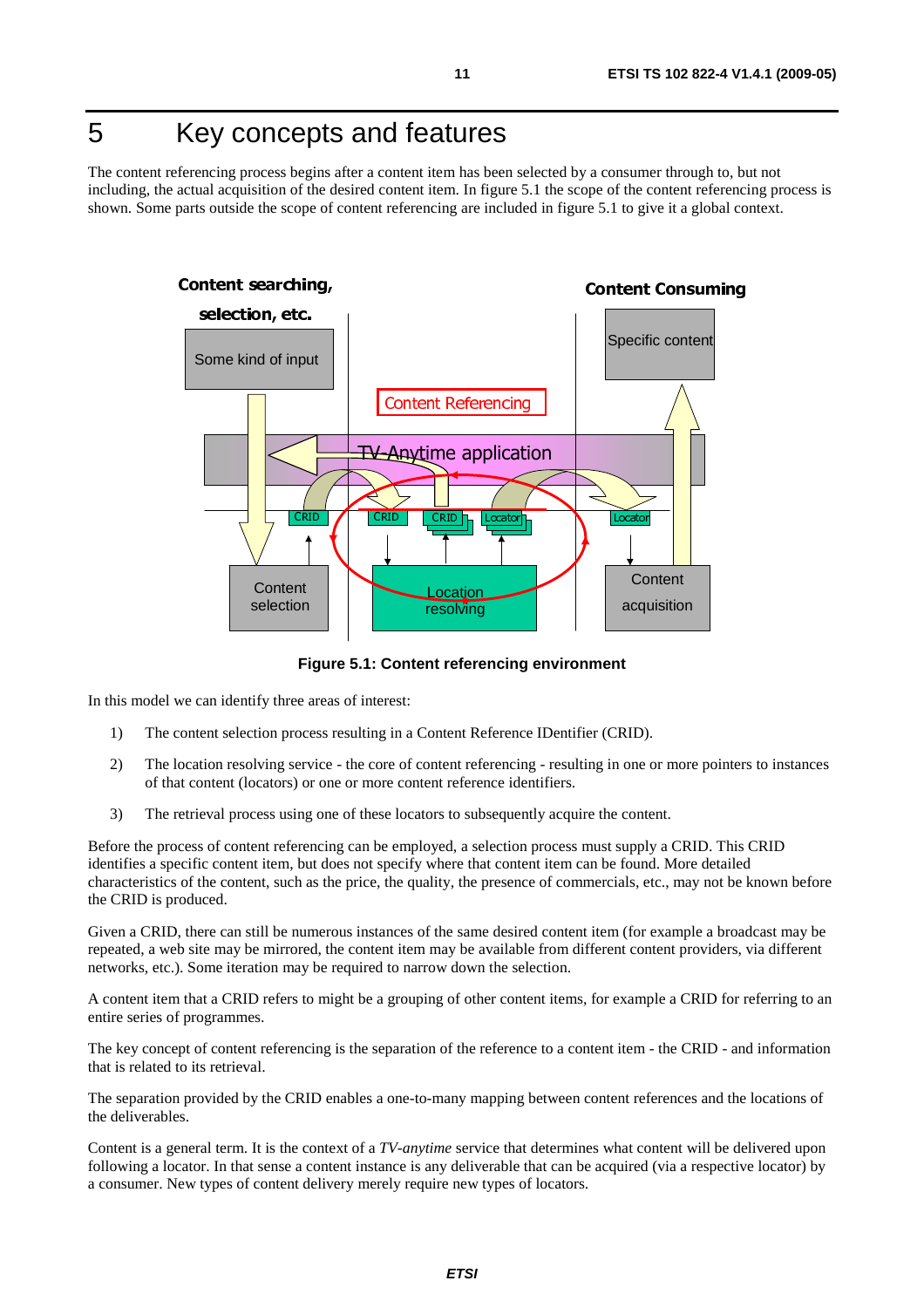In the same way, it is the *TV-anytime* location resolution service provider who declares what can be considered content items (e.g. programmes, serials, etc.).

Content referencing, in conjunction with applications and additional metadata, may be able to deliver "first time" success, but may also involve some iteration enabling the overall system to deliver features including:

- Selection between alternatives.
- Selection of sub-elements.
- Selection between near matches.
- Selection of time of delivery.
- Selection ahead of time of release.
- Selection based on coding quality.
- Selection based on cost of delivery chain.
- Selection based on acceded rights.
- A point of reference not necessarily unique for the content item and any associated metadata.

Content referencing is:

• a form of content identification data and a specification for a set of rules for resolving this data into content locations from where this content can be retrieved.

Content referencing is not:

- the selection or retrieval process (it is in between);
- the definition of metadata used in any inquiry.

# 6 Location resolution

Location resolution is the process of translating a CRID into other CRIDs or locators. Location resolution involves mapping a location-independent content reference (the CRID) to its location in time (e.g. scheduled transmission time in a broadcast system) and space (e.g. TV channel, IP address). In the context other present document, locations in time and space are referred to as "locators".

The process of location resolution may happen inside the PDR device (for example in a broadcast only system) or using a physically remote server (e.g. a server on the Internet).

# 7 The authority

An authority, as defined in the present document, is the body that creates a CRID, which they guarantee to be unambiguous. An authority will also provide the ability for the CRID to be resolved into locators or other CRIDs.

The CRID shall ultimately be resolved either directly by the CRID authority or by another party. If another party is providing resolution, the ability to resolve the CRID requires the flow of some information from the authority to the resolution provider, in order to tie the CRID to its resolution.

In most PDR implementations, there will be multiple authorities that the PDR must be able to distinguish between. To distinguish between authorities, each authority has a unique name. This *TV-anytime* specification uses the Domain Naming System (DNS) to provide unique names for each authority.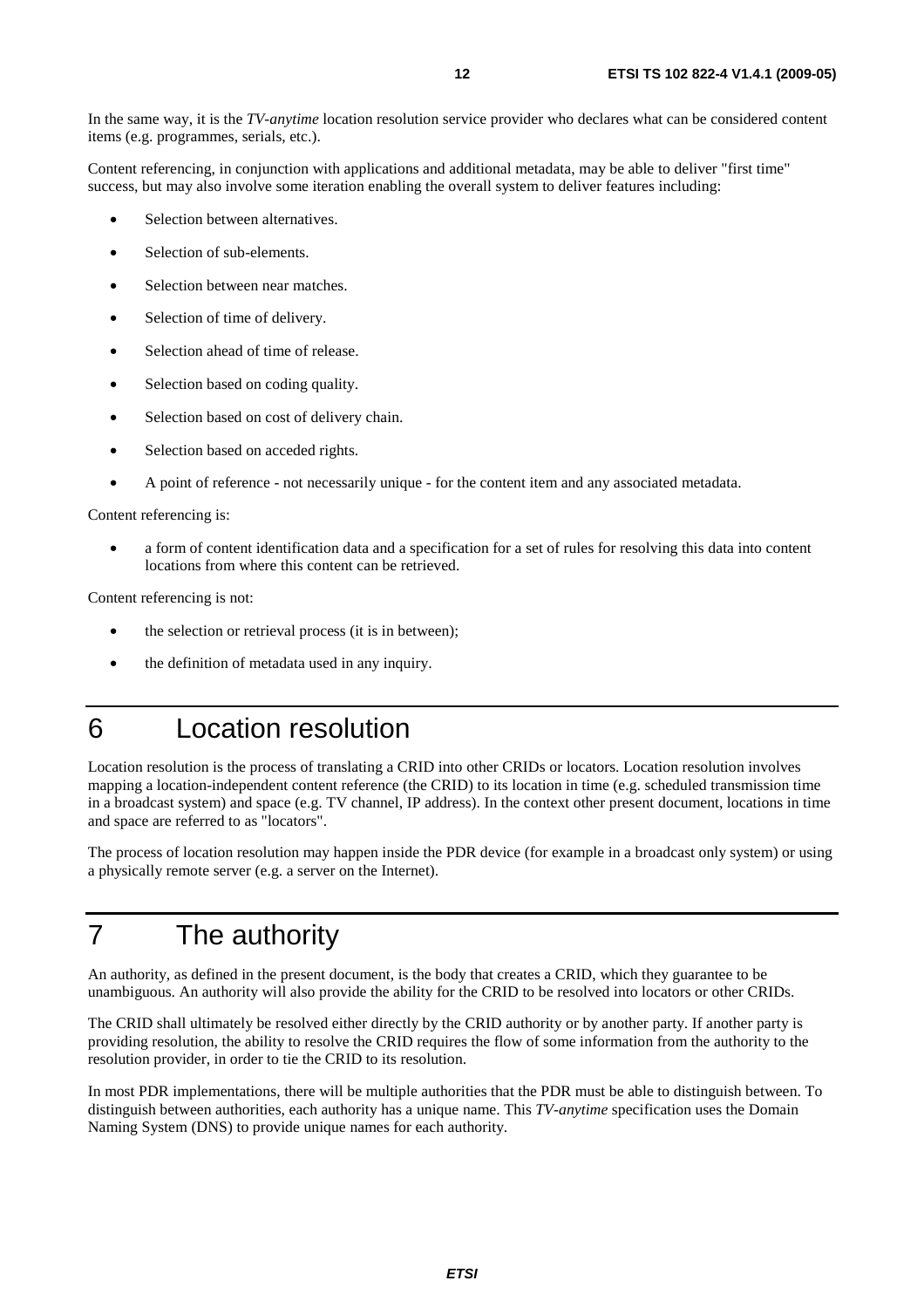#### **<DNS name>**

**<DNS name>** is a registered Internet domain name or a delegated sub-domain within such a domain. (See RFC 1591 [2] for DNS name registration). The <DNS name> is case insensitive and must be a fully qualified name according to the rules given by RFC 1591 [2].

Some example authority names are:

- www.broadcaster.com
- ISP.net
- www.commerce.com

# 8 CRID

A CRID is the output of the search and selection process and is an unambiguous identifier that refers to a piece of content, however multiple CRIDs may refer to that same piece of content.

It is permissible for a CRID to resolve into one or more other CRIDs. This CRID to CRID functionality can be used for two purposes:

- A CRID can resolve into multiple CRIDs for grouping content items such as an entire series of programmes.
- A CRID may also resolve into one or more CRIDs to allow one authority to refer to CRIDs of another authority.



**Figure 8.1: Example of a Tree-Structured CRID** 

The syntax of the CRID is:

#### **CRID://<authority>/<data>**

**<authority>** uses the *TV-anytime* authority naming rules given in clause 7 to assure uniqueness.

**<data>** is a free format string that is Uniform Resource Identifier (URI) compliant, and is meaningful to the authority given by the <authority> field. The <data> portion of the CRID is case insensitive.

In its entirety, the CRID is URI compliant. (See RFC 3986 [1] for URI compliance specification). As per RFC 3986 [1], the CRID:// part of the syntax is case insensitive.

To ensure interoperability it is recommended that all characters not within the range of characters allowed in a URI must be encoded into UTF8 and included in the URI as a sequence of escaped octets. An escaped octet is encoded as a character triplet, consisting of the percent character "%" followed by the two hexadecimal digits representing the octet code. For example, the character A would be represented as "A", the character LATIN CAPITAL LETTER A WITH GRAVE would be represented as "%C3%80", and the character KATAKANA LETTER A would be represented as "%E3%82%A2".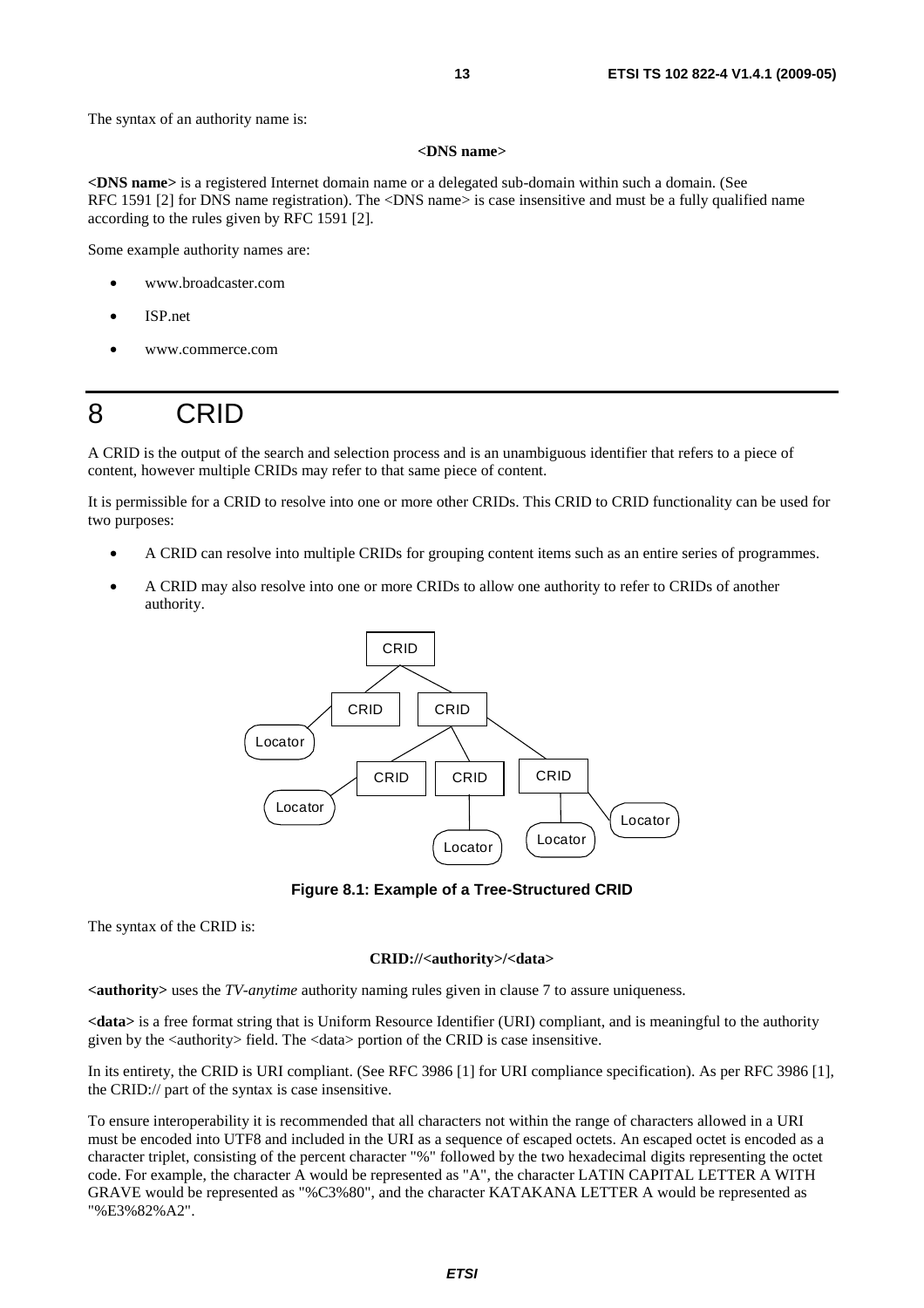Examples of syntactically valid CRIDs are:

| CRID                                                     | <b>Description</b>                                                                                                                                              |
|----------------------------------------------------------|-----------------------------------------------------------------------------------------------------------------------------------------------------------------|
| CRID://company.com/foobar                                | CRID created by "company.com" authority, with<br>a data part of "foobar".                                                                                       |
| crid://broadcaster.co.jp/wibble                          | CRID created by "broadcaster.co.jp" authority,<br>with a data part of "wibble".                                                                                 |
| crid://broadcaster.co.jp/%E3%82%A8%E3%82<br>%A4%E3%82%AC | CRID created by "broadcaster.co.jp" authority,<br>with a data part of "E" "I" "GA" represented as<br>KATAKANA LETTERS (Japanese characters)<br>meaning "movie". |

# 9 Locators

An instance of content may be located on various media such as local storage, live broadcast stream, data broadcast stream, data file on the Internet and data stream via the Internet.

A locator specifies a location, and possibly time of availability, where a content item can be acquired. There will be many formats of locators as there are many different means by which a PDR can acquire content. It is a requirement of a locator to ensure that it is possible for the PDR to parse enough of the locator to be able to decide if it has the ability to use the relevant transport mechanism.

The locator will be parsed and used by media-dependent methods to identify the content location and to acquire the content using the media or transport specific protocol. For example, a DVB locator will contain location parameters for a DVB stream, such as transport stream ID, service ID, table ID and event ID.

The syntax for a locator is:

#### **<transport mechanism>:<transport system specific>**

**<transport mechanism>** shall be unique for each mechanism. The string "CRID" shall not be used as the name for a <transport mechanism>.

**<transport system specific>** will be defined by the creator of the <transport mechanism>.

In its entirety, the locator is URI compliant. (See RFC 3986 [1] for URI compliance specification.)

For each  $\langle$ transport mechanism $\rangle$ , there will be only one format for the syntax of the  $\langle$ transport system specific $\rangle$ section.

The <transport system specific> section shall provide the following information:

- Location This provides the location where the content can be acquired. It is possible that a PDR can receive content from many different providers which all share the same <transport mechanism>. For this reason, it is a requirement of a *TV-anytime* locator that it is unambiguous between multiple providers using the same <transport mechanism>.
- Type of availability It is possible that some schemes will be used for both schedule-based and on-demand acquired content. Content that is available at a specific time at a specific location (e.g. a broadcast TV programme, a web-cast) is schedule based. Schedule-based content must be retrieved at the time given by the locator. Content that can be received at any time between two limits (e.g. content that is on a server for one month) is on-demand based. On-demand based content can be acquired at any time that it is available.

For schedule-based content:

- Start time This provides information about when the content is scheduled to start. It is required that start time be unambiguous with respect to local time zone as a PDR may be able to receive content from many different time zones.
- Duration of content The length in time of the content.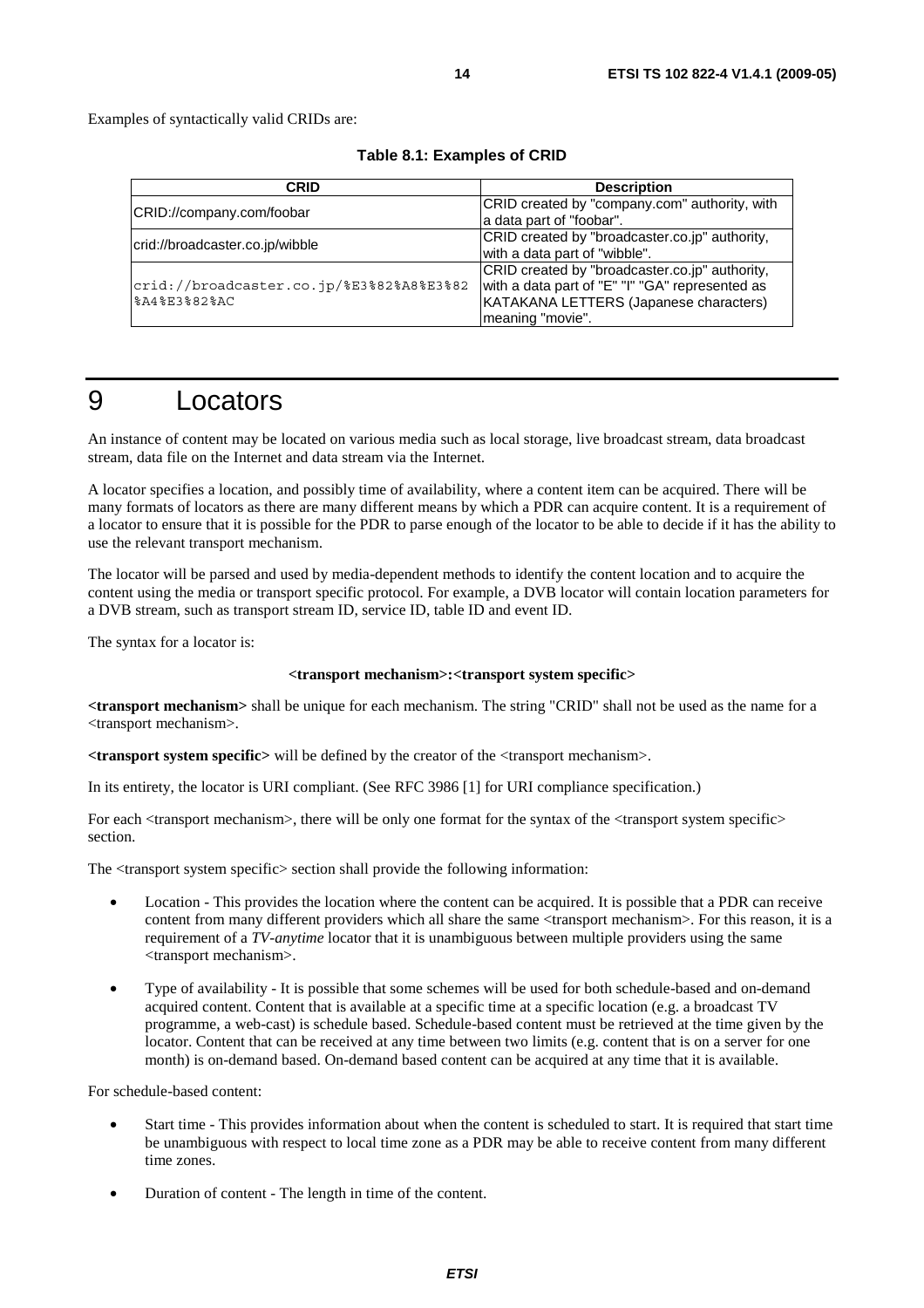For on-demand content:

- Start of availability This optional field, when present gives the first moment in time when the content is available. This time shall be unambiguous in terms of time zone as a PDR may be able to receive content from multiple time zones.
- End of availability This optional field gives the first moment in time that the content will become unavailable. This time shall be unambiguous in terms of time zone as a PDR may be able to receive content from multiple time zones.

In defining a syntax for the  $\langle$ transport system specific $\rangle$  section of a locator associated with a  $\langle$ transport mechanism $\rangle$ , there is an assumption about the environment the PDR exists within. For each <transport mechanism> a PDR will need a certain amount of information in order to receive content from this system. This information may be provided within the transport mechanism, or by any other means appropriate to the target PDR.

As an example of the information within the environment, a PAL Western European locator might use the network and channel identifier within its syntax. The mapping of network and channel identifier to a physical channel uses information carried in the vertical-blanking interval.

The transport mechanism may provide a more accurate timing system than the start time, which the PDR may decide to use for accurate content capture (e.g. PDC information, DVB event IDs).

### 10 Instance metadata identifiers

TS 102 822-3-1 [10] and TS 102 822-3-2 [11] provide the ability to describe specific instances of content. Whilst *TV-anytime* created the CRID for location independent selection of content, it recognizes that there will be occasions where the consumer may wish to acquire a location dependent version of a piece of content.

To enable this scenario, an optional identifier may be assigned to each locator, and may be signalled in the instance description metadata. When the location of the content changes the locator might change, but the instance metadata identifier will not change.

An instance metadata identifier is only guaranteed to be unique within the scope of the CRID to which it has been assigned. It is permissible to assign the same identifier to different CRIDs.

A PDR may use the instance metadata identifier to track changes in the location of an instance of a piece of content. A PDR will need to use both the CRID and the identifier to track changes (as opposed to just the identifier) because the identifier is only guaranteed to be unique within a given CRID.

The identifier can also be used to link the instance description metadata with the information retrieved by the location resolution process.

Each instance metadata identifier will need to be unique within the scope of a given CRID. In order to enable multiple parties to provide instance identifiers, it is a requirement for every instance metadata identifier to begin with a name that is guaranteed to be unique. To ensure that this name is unique, it must be a registered Internet domain name. (See RFC 1591 [2] for DNS name registration). The name portion of an instance metadata identifier specifies the body that created the instance metadata identifier.

For a given instance identifier creator, there shall be only one instance metadata identifier per CRID - locator pair.

The syntax of an instance metadata identifier is:

#### **imi:[<name>/]<data>**

**<name>** is a registered Internet domain name or a delegated sub-domain within such a domain. (See RFC 1591 [2] for DNS name registration). The  $\alpha$  -name is case insensitive and must be a fully qualified name according to the rules given by RFC 1591 [2]. If the <name> portion of an instance metadata identifier is the same as the authority name of the CRID, the name and the forward slash may be omitted.

**<data>** is a free format string (with the exception that the forward slash character is prohibited) that is Uniform Resource Identifier (URI) compliant, and is meaningful to the body specified by the <name> field. The <data> portion of the instance metadata identifier is case insensitive.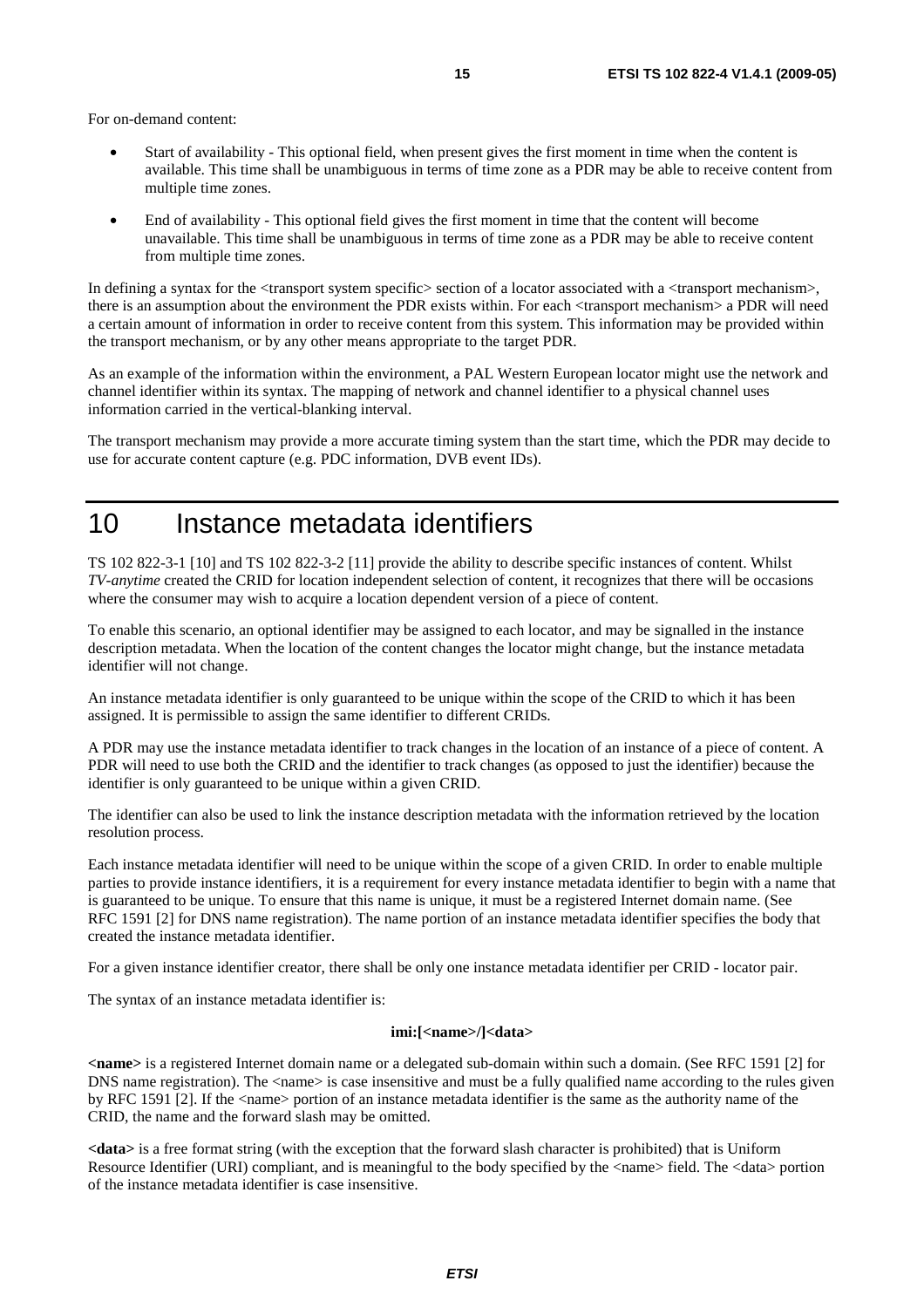Examples of syntactically valid instance metadata identifiers are:

| Instance metadata identifier     | <b>Description</b>                                                                                                                                                                                                         |
|----------------------------------|----------------------------------------------------------------------------------------------------------------------------------------------------------------------------------------------------------------------------|
| limi:company.com/foobar          | Instance metadata identifier created by "company.com", with a<br>data part of "foobar".                                                                                                                                    |
| imi:broadcaster.co.jp/broodjeham | Instance metadata identifier created by "broadcaster.co.jp", with<br>a data part of "broodieham".                                                                                                                          |
| limi:meaning                     | Instance metadata identifier created by the CRID authority (the<br><name> portion of the instance metadata identifier was omitted,<br/>therefore the CRID authority is used), with a data portion of<br/>"meaning".</name> |

**Table 10.1: Examples of instance metadata identifiers** 

It is optional for location resolution information to contain instance metadata identifiers. Therefore a PDR shall not assume that these identifiers are always available in its acquisition procedures.

The following example demonstrates the use of an instance metadata identifier to track the change in location of a piece of content.

#### **Table 10.2: Example of a resolved CRID**

| CRID                      | Locator                                            | <b>Identifier</b> |
|---------------------------|----------------------------------------------------|-------------------|
| crid://example.net/abc123 | dvb://123.5ac.3be;3e45~20011207T12000<br>l0ZPT0210 | limi:def.com/1    |
|                           | lftp://example.net/mirror/def123.mov               | limi:def.com/2    |

#### **Table 10.3: Example of the same resolved CRID after a change in location identified by "imi:def.com/1"**

| CRID                      | Locator                                            | <b>Identifier</b> |
|---------------------------|----------------------------------------------------|-------------------|
| crid://example.net/abc123 | ldvb://123.5ac.100;1e4a~20011207T15000<br>0ZPT0210 | limi:def.com/1    |
|                           | lftp://example.net/mirror/def123.mov               | limi:def.com/2    |

In the following example the name portion has been omitted from the instance metadata identifier, because it is the same as the name of the CRID authority. In this example, the identifier "imi:1" is equivalent to writing "imi:example.net/1".

#### **Table 10.4: Example of an instance metadata identifier with no name portion**

| CRID                      | Locator                                            | <b>Identifier</b> |
|---------------------------|----------------------------------------------------|-------------------|
| crid://example.net/abc123 | ldvb://123.5ac.100;1e4a~20011207T15000<br>0ZPT0210 | limi:1            |
|                           | ftp://example.net/mirror/def123.mov                | limi:2            |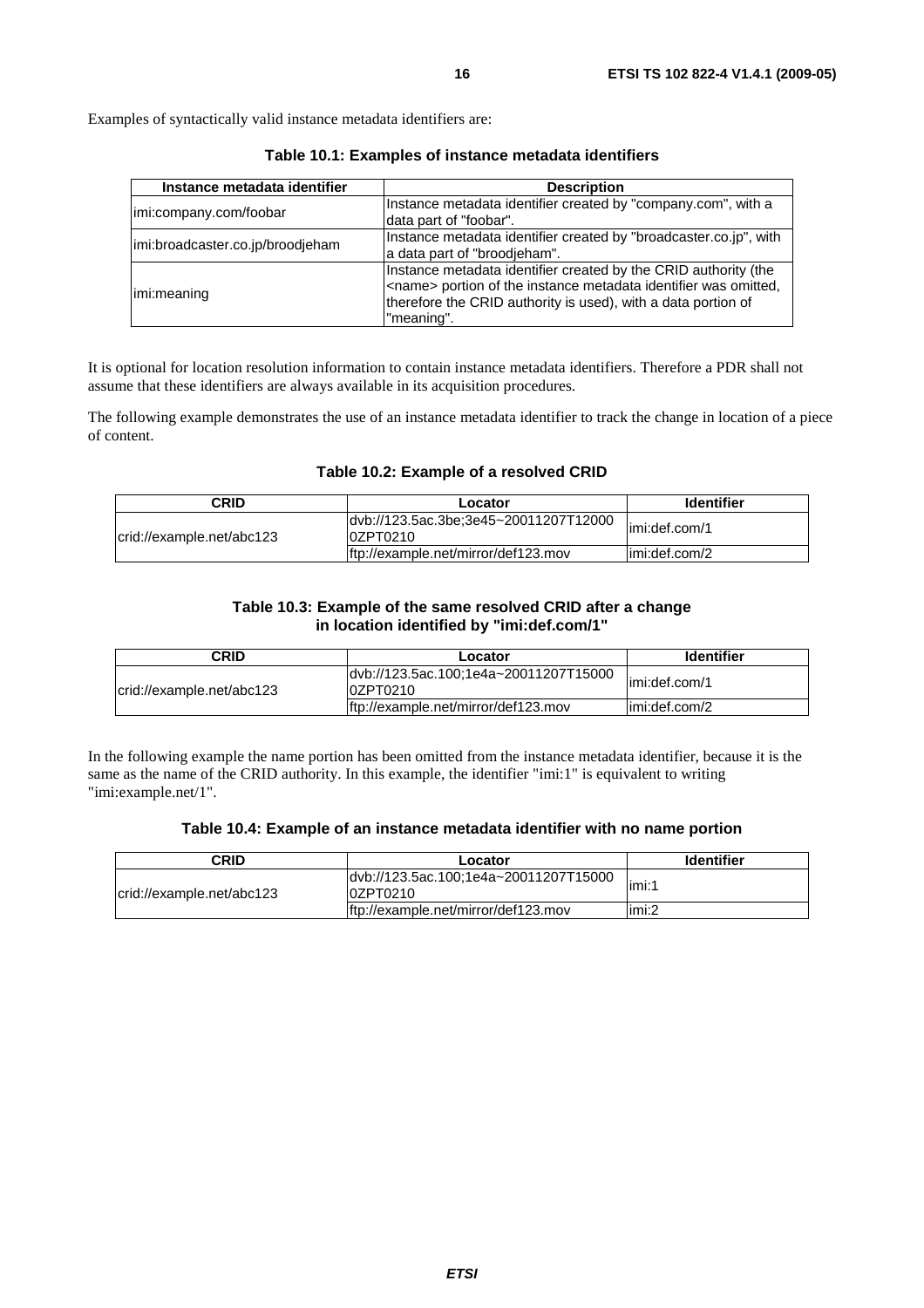Table 10.5 shows a more complex set of permissible combinations of CRID and instance metadata identifier.

|                                                                                                                                                                                                                     | <b>CRID</b>                                                                                                                                                                                                                                                                             | Locator                                           | <b>Identifier</b> | <b>Note</b> |
|---------------------------------------------------------------------------------------------------------------------------------------------------------------------------------------------------------------------|-----------------------------------------------------------------------------------------------------------------------------------------------------------------------------------------------------------------------------------------------------------------------------------------|---------------------------------------------------|-------------------|-------------|
| crid://example.net/abc123                                                                                                                                                                                           |                                                                                                                                                                                                                                                                                         | dvb://123.5ac.100;1e4a~20011207T150<br>000ZPT0210 | imi:1             |             |
|                                                                                                                                                                                                                     |                                                                                                                                                                                                                                                                                         | ftp://example.net/mirror/def123.mov               | imi:2             |             |
| crid://example.net/je98                                                                                                                                                                                             |                                                                                                                                                                                                                                                                                         | dvb://123.6ef.200;5e23~20020131T1420<br>00ZPT0030 | imi:mdprov.com/01 | 2           |
|                                                                                                                                                                                                                     |                                                                                                                                                                                                                                                                                         | dvb://123.6ef.200;1c24~20020214T1420<br>00ZPT0030 | imi:mdprov.com/02 |             |
| crid://example.net/ja90                                                                                                                                                                                             |                                                                                                                                                                                                                                                                                         | dvb://2a3.faa.100;8ee9~20020129T0120<br>00ZPT0130 | imi:mdprov.com/01 | 3           |
|                                                                                                                                                                                                                     |                                                                                                                                                                                                                                                                                         | dvb://c01.ad3.400;003c~20020214T180<br>000ZPT0100 | imi:mdprov.com/02 |             |
| crid://broadcaster.co.uk/0203                                                                                                                                                                                       |                                                                                                                                                                                                                                                                                         | dvb://c01.ad3.400;003c~20020214T180               | imi:1             | 4           |
|                                                                                                                                                                                                                     |                                                                                                                                                                                                                                                                                         | 000ZPT0100                                        | imi:mdprov.com/01 |             |
| NOTE 1: Resolution for CRID "crid://example.net/abc123" with two instance metadata identifiers. No name is<br>provided for the instance metadata identifier, therefore the CRID authority of "example.net" is used. |                                                                                                                                                                                                                                                                                         |                                                   |                   |             |
| NOTE 2:                                                                                                                                                                                                             | Resolution for CRID "crid://example.net/je98" with two instance metadata identifiers. In this                                                                                                                                                                                           |                                                   |                   |             |
|                                                                                                                                                                                                                     | example an instance metadata identifier provider of "mdprov.com" has been specified.                                                                                                                                                                                                    |                                                   |                   |             |
| NOTE 3:                                                                                                                                                                                                             | The same as the previous two examples, showing the resolution of a CRID to two locators with<br>associated instance metadata identifiers. Note that this example uses the same instance identifiers<br>as the previous example. The instance identifiers are disambiguated by the CRID. |                                                   |                   |             |
| NOTE 4:                                                                                                                                                                                                             | This example shows two different instance metadata identifiers being assigned to the same CRID<br>and locator. This is only allowed because the identifiers are from different identifier providers.                                                                                    |                                                   |                   |             |

**Table 10.5: Example of a more complex resolution table** 

# 11 Resolving Authority Record (RAR)

The Resolving Authority Record (RAR) is an essential element in the location resolution process for both the unidirectional and bi-directional networks. It provides the information needed for retrieving the location resolution data for a given authority.

Each resolution authority will require one or more resolving authority records to exist in the PDR for location resolution to take place. Each resolving authority record will need to be placed inside some sort of transport specific container, which allows the PDR to know that this is a resolving authority record.

In the case of multiple records for the same authority, for each location resolution to be done, the PDR can choose to use any of them.

### 11.1 Contents of Resolving Authority Record

The present document does not define a transmission format for the RAR in uni-directional networks. The present document does however define the information that must be carried by the encoded RAR. A transmission format is specified for the bi-directional content referencing process over TCP/IP, which is given in clause 12.3.

A *TV-anytime* compliant RAR shall contain at least the following items of information:

**Resolution provider:** The name of the body that is providing location resolution. It is possible that different bodies are providing location resolution for a single authority, for example a broadcaster might be providing a secondary resolution service for a content creator. These different location resolution providers need to be able to identify themselves for such purposes as updating their resolving authority records. The name of the resolution provider follows the naming rules given in clause 7.

**Authority name:** The name of the *TV-anytime* CRID authority as described in clause 7.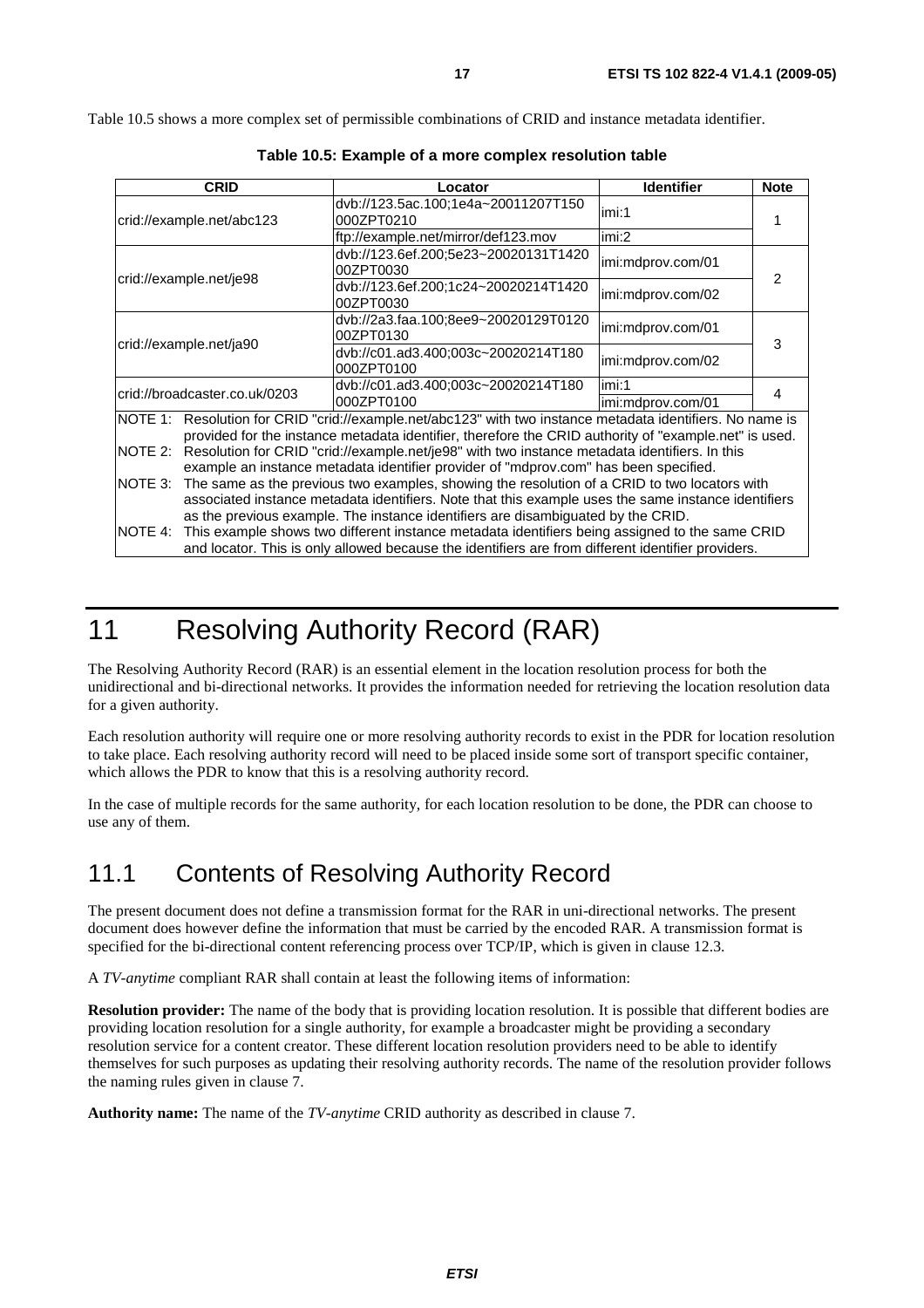**Class:** The class field defines whether this authority record defines a resolution authority that can resolve all CRIDs for this authority name (class = primary) or only resolves some CRIDs for this authority name (class = secondary). The reason for providing secondary resolving authority records is to allow one resolution provider to provide a partial resolving service for a content referencing authority. An example of this is a broadcaster providing partial resolution of another authority (such as the content creator) for the content they broadcast.

**Version number:** A number that is incremented each time the resolution provider wishes to update its resolving authority records for a given authority name. The set of authority records the PDR should update is based on the combination of the authority name and the resolution provider. When a new version number is received for an authority by a resolution provider, all old resolving authority records for this authority name and resolution provider combination will be discarded by the PDR. When the version number reaches  $2^{32}$  - 1, the next version number shall be zero. Tables are considered equivalent if they have the same values of Resolution Provider, Authority name, version number and URL.

**URL:** The location where resolution information can be found. The URL could point to a broadcast stream, or to a server on the Internet or any other place where location resolution information can be found. The syntax of the URL is that of the locator as given in clause 9.

**First valid date:** The first date when this authority can be used, in a form that is unambiguous with respect to time zone.

Last valid date: The first date when this authority cannot be used, in a form that is unambiguous with respect to time zone.

The reason for providing start and end dates for resolution is so that resolution providers can move their resolution URLs and be sure all PDRs have switched to the new URL once the last valid date of the old resolution record has passed.

**Weighting:** The weighting field is used to give a hint to the PDR as to the order to try multiple records for an authority from the same resolution provider by providing the largest weighting number to the URL that should be tried first. The weighting field is only used to provide ordering between resolution provider records for the same combination of resolution provider and authority name and not for ordering one provider over another.

| <b>Field Name</b>          | <b>Contents</b>                  |  |
|----------------------------|----------------------------------|--|
| Class                      | Secondary class                  |  |
| Weighting                  |                                  |  |
| lFirst valid date          | 9:30 am 26 September 2000        |  |
| Last valid date            | 6:00 pm 28 November 2000         |  |
| <b>Resolution Provider</b> | tva.resprov.com                  |  |
| Authority name             | lautnam.com                      |  |
| <b>URL</b>                 | http://www.resprov.com/lr/autnam |  |

**Table 11.1: An example Resolving Authority Record** 

# 12 Protocols for location resolution

### 12.1 Common features and interfaces

This clause defines the features common to location resolution using unidirectional or bi-directional networks. It is included here to provide a context for the details that follow in clauses 12.2 and 12.3, and provides the descriptions of the terms that will be used in these clauses.

### 12.1.1 Resolution handler

In the *TV-anytime* environment, content referencing services can be delivered through various delivery systems such as IP networks or broadcast TV. Figure 12.1 shows the concept of a modular resolution system, with multiple resolution handlers as required for specific location resolution transport mechanisms.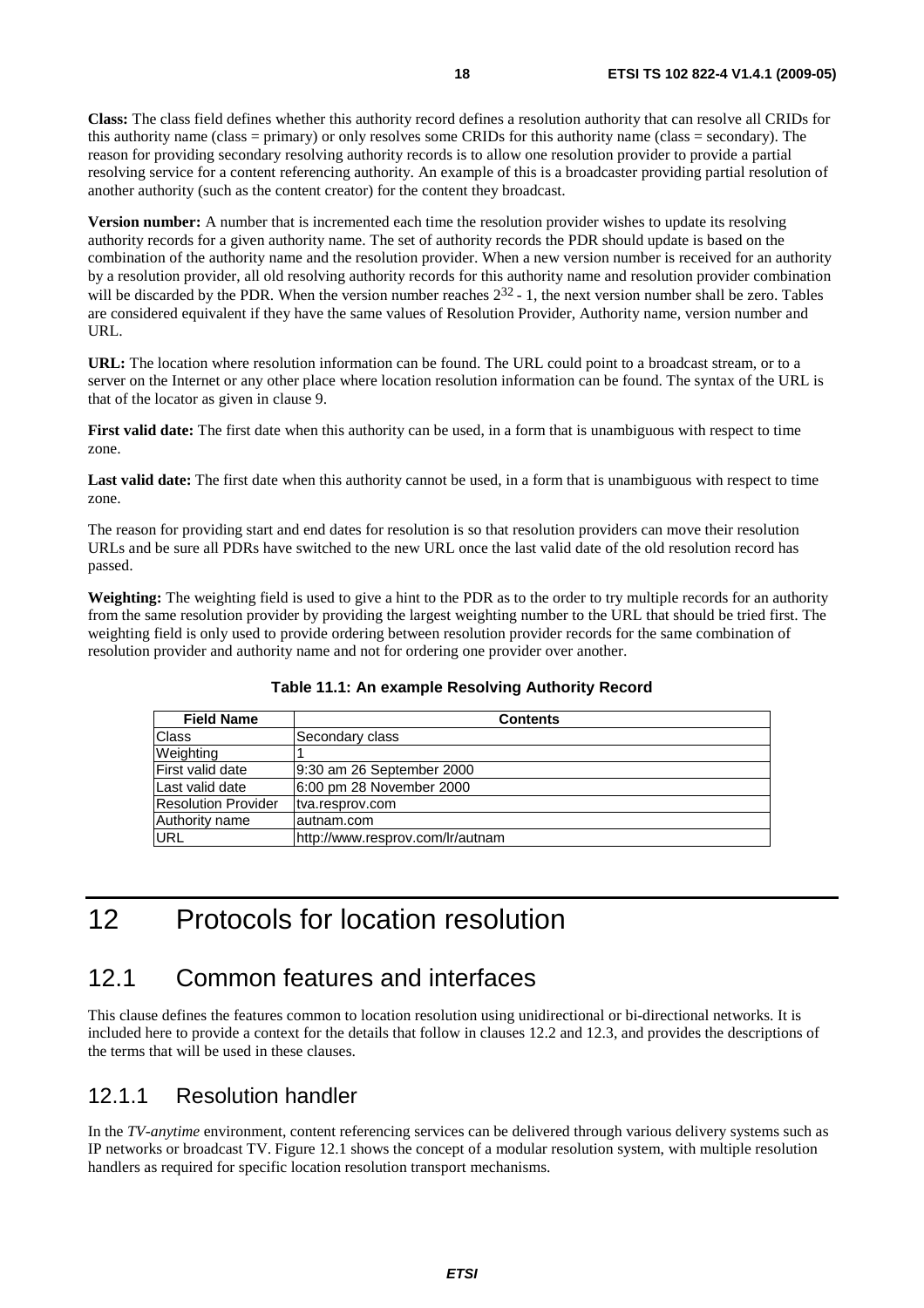

**Figure 12.1: CRID resolution architecture** 

Figure 12.1 provides a network-transparent method for resolution, with multiple resolution handlers providing the network and protocol-dependent CRID resolution. For example, one resolution method is resolving CRIDs locally, by co-operating with the local storage management system to resolve the location of the locally stored content. Another resolution system might resolve a CRID using external name handling systems via a back channel or an Internet connection. Another system may refer to System Information (SI) tables, which contain mapping tables between CRIDs and locators and are transported in a digital broadcast stream.

It is envisaged that the resolution handler is an extensible resolution mechanism so that in the future when a new location resolution transportation method is developed, it is possible to extend the resolution process by implementing and plugging in a new resolution handler.

Steps in the content referencing process are now summarized:

- 1) The CRID is used to decide which resolution handlers to invoke to resolve this CRID.
- 2) The resolution request is forwarded to the appropriate resolution handlers.
- 3) Each chosen resolution handler tries to resolve the CRID into locators or another set of CRIDs. The resolution process depends on the implementation of resolution handler. As part of this resolution process, the resolution handler may need to communicate with an external system. Some example processes between a resolution handler and an external system are:
	- Resolve the CRID using a mapping table located in the PDR. This method is appropriate for locally recorded contents or cached information from broadcast or IP networks.
	- Resolve the CRID using the broadcast stream.
	- Resolve the CRID via Internet or back channel.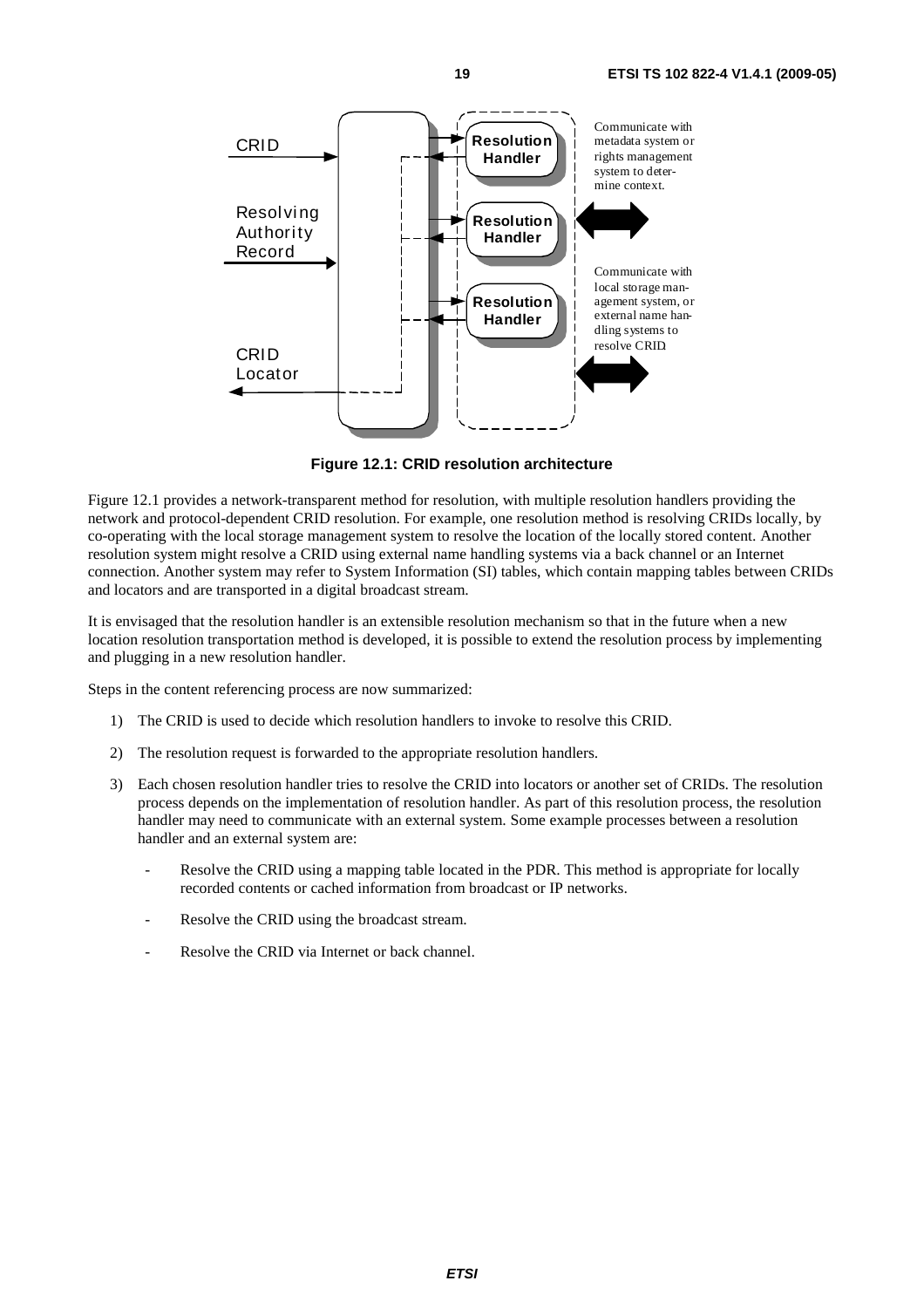### 12.2 Location resolution over unidirectional networks

This clause of the present document defines the common features of resolution handlers that work with unidirectional networks. Each resolution handler using a unidirectional network will have a dynamic behaviour similar to the one given in the flow chart figure 12.2.



**Figure 12.2: Dynamic behaviour of resolution handler using unidirectional network** 

The first step of location resolution in a unidirectional system is for the PDR to learn where it can receive location resolution information. This location is provided by the resolving authority record, which will need to be broadcast to the PDR at some known location. Failure to find any authority records for the given CRID's authority will result in a failure to resolve CRIDs created by that authority.

Once this resolving authority record has been located, the PDR will know where to listen for location information for the given CRID's authority (by using the URL field of the appropriate authority record).

The PDR will have to choose one or more resolution handlers to use for resolving the desired CRID, as it will need to pick the resolution handlers that can understand the protocols used to carry the location resolution information. An example of this choice is the PDR choosing the DVB resolution handler if the resolution record says that resolution information is being sent on a DVB transport stream.

It is likely that a PDR implementation will also use the local resolution handler in case the content the CRID refers to is already available locally.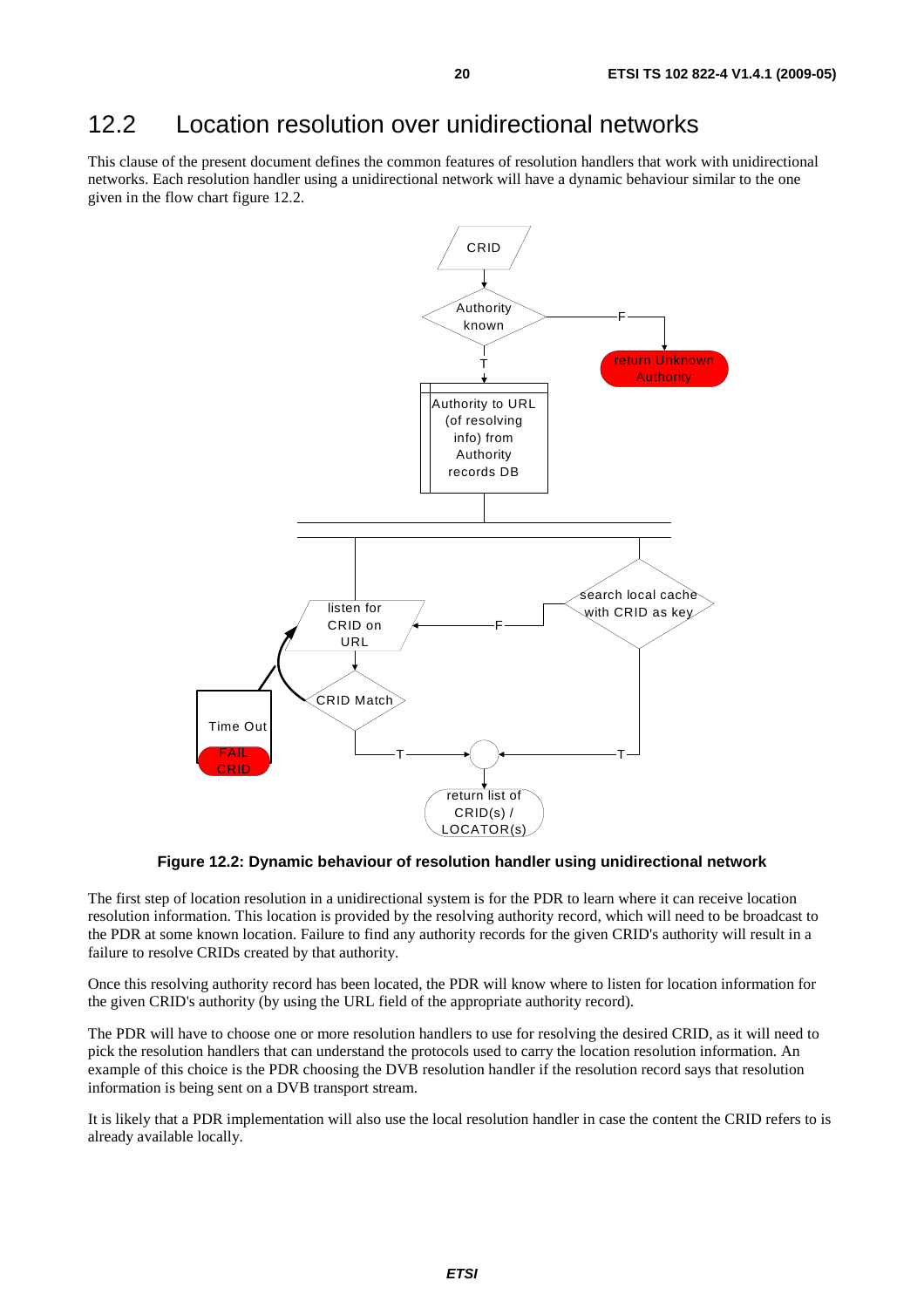The information that will be sent in the unidirectional location resolution stream shall be in the form of a table that consists of CRID to message mappings. Each input CRID will output to a message that shall contain a status field. When the status field contains a value to indicate that the input CRID is valid, the message shall contain one or more CRIDs, or one or more locators.

A *TV-anytime* compliant unidirectional location resolution stream shall contain a stream of matched pairs of:

**CRID Message**

Each message shall at least contain:

| Table 12.1: Location resolution message format for unidirectional system |  |  |
|--------------------------------------------------------------------------|--|--|
|--------------------------------------------------------------------------|--|--|

| <b>Field</b>                      | <b>Description</b>                                                         |
|-----------------------------------|----------------------------------------------------------------------------|
|                                   | "CRID is resolved" (resolution list follows).                              |
| <b>Status</b>                     | "discard CRID" (E.g. CRID is no longer valid).                             |
|                                   | "resolve after date <xxx>" (keep CRID, try later).</xxx>                   |
| If Status = CRID is resolved:     |                                                                            |
| Field                             | <b>Description</b>                                                         |
|                                   | "all" (all items of the following list must be acquired).                  |
| <b>Acquisition directive</b>      | "any" (any item from the following list may be acquired as they are        |
|                                   | alternative locations for the same content).                               |
| A list of CRIDs or                | CRIDs will conform to the syntax given in clause 8.                        |
| a list of Locator(s)              | Locators will conform to the syntax given in clause 9.                     |
|                                   | Optionally, each locator can have an associated instance metadata          |
|                                   | identifier.                                                                |
|                                   | Is the list complete?                                                      |
|                                   | yes (CRID is completely resolved).                                         |
| <b>Resolution complete</b>        | (e.g. this is the last episode of the series).                             |
|                                   | no (CRID might resolve into more items at a later date).                   |
|                                   | Date after which the PDR should attempt to re-resolve the CRID. This field |
| <b>Re-resolution date</b>         | is only meaningful when the Resolution Complete flag is set to "no". This  |
|                                   | date shall be unambiguous with respect to time zone.                       |
| If Status = "Resolve after date": |                                                                            |
| Field                             | <b>Description</b>                                                         |
| Date                              | The date and time on or after which the PDR should try to re-resolve the   |
|                                   | CRID. This field shall be unambiguous with respect to time zone.           |

Table 12.2 describes the acquisition behaviour of a PDR in response to the status flags.

#### **Table 12.2: Interpretation of Status Flags**

| <b>Acquisition Directive</b> | <b>Resolution Complete</b> | <b>Description</b>                                                                                       |
|------------------------------|----------------------------|----------------------------------------------------------------------------------------------------------|
| Αll                          | No                         | Acquire all items in list and await further items.                                                       |
| All                          | Yes                        | Acquire all content items, after which acquisition<br>of this CRID is complete.                          |
| Any                          | No                         | Select any of current item list (after which the<br>acquisition is complete) or await additions to list. |
| Any                          | Yes                        | Select any one of the list items after which the<br>acquisition is complete.                             |

### 12.2.1 Guidance on use of resolution status flags

CRIDs that when resolved translate into one or more CRIDs, with the acquisition directive of "all" and have the resolution complete flag set to "no" can be used for grouping of content that changes over time, for example a TV series. Such a group CRID may continue with its resolution complete flag set to "no" for a long period of time if the series has no planned end. It is permissible for a PDR to allow the user to view the content the PDR has acquired for this incomplete group CRID.

A CRID that resolves into one or more locators should not be used for an ongoing group (such as a series) as the PDR will assume that when the acquisition directive is set to "all" it must acquire all the parts of the content specified by the list of locators before that content is fully acquired, and hence viewable by the user.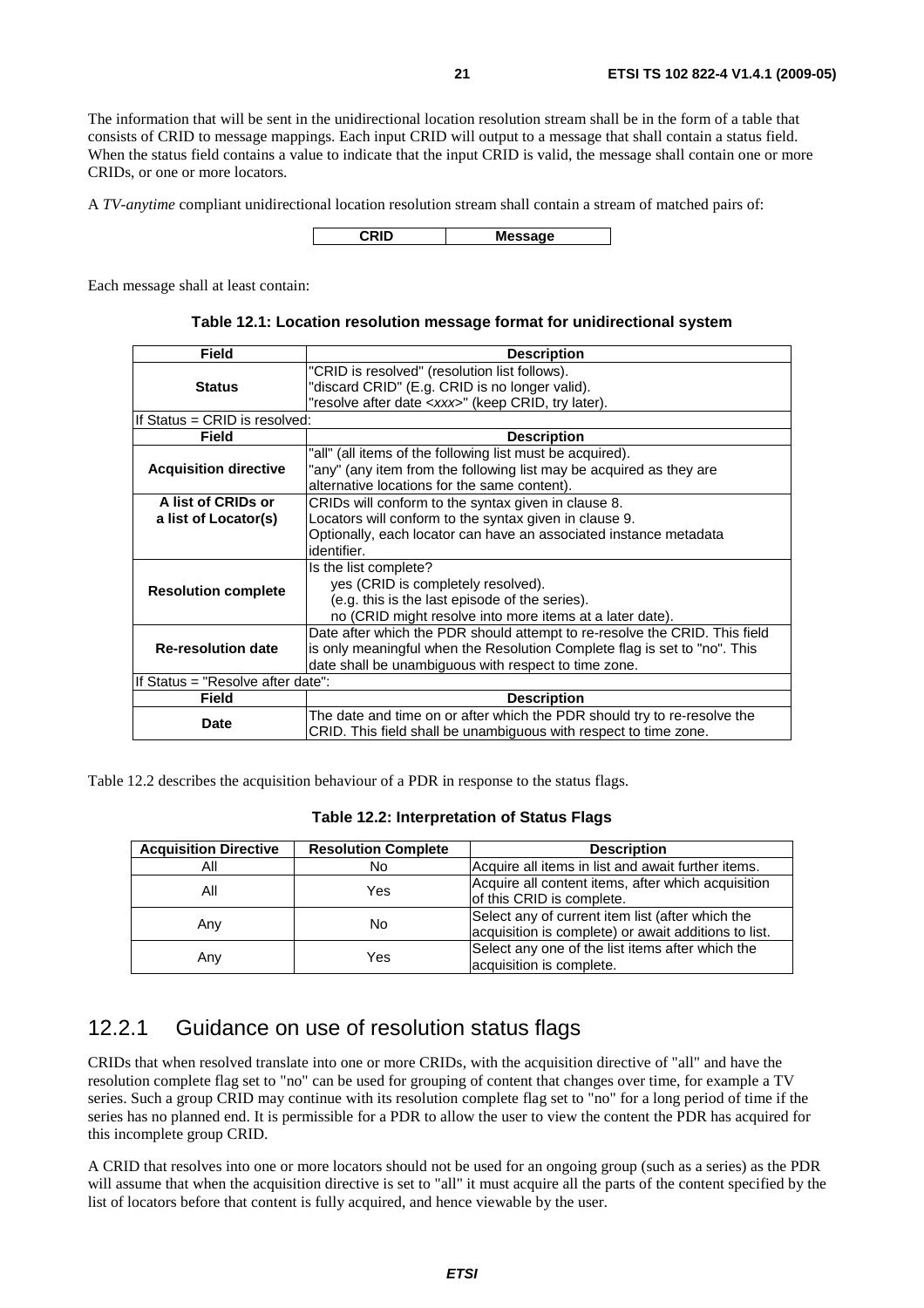| <b>Resolution type</b> | <b>Acquisition directive</b> | <b>Description of PDR behaviour</b>                                                                                                                              |
|------------------------|------------------------------|------------------------------------------------------------------------------------------------------------------------------------------------------------------|
| CRID to CRID(s)        | All                          | All result CRIDs should be acquired. Each result<br>CRID can be considered either as its own content<br>item or as part of the group.                            |
| CRID to CRID(s)        | Any                          | Any of the result CRIDs can be acquired as they are<br>considered equivalent by the authority that created<br>lthis CRID.                                        |
| CRID to Locators(s)    | All                          | All items must be acquired before the content is<br>complete. It is an implementation choice as to<br>whether a PDR will allow viewing of incomplete<br>content. |
| CRID to Locators(s)    | Any                          | Select any one of the locators as they are<br>considered equivalent by the authority that created<br>this CRID.                                                  |

**Table 12.3: PDR behaviour in response to acquisition directive** 

It is an implementer's option as to whether the PDR will always go to the unidirectional stream for location resolution, or provide some local caching mechanism. This caching mechanism might be to cache resolved CRIDs, or to cache the unidirectional stream in case it is needed later. This cached information might be used by the resolution handler that handles the unidirectional stream or by creating another resolution handler that uses locally cached data.

# 12.3 Location resolution over bi-directional networks

In order for a PDR to use the location resolution services over bi-directional networks it is necessary to define a protocol to allow the PDR to initiate a connection and then transfer requested data between itself and a resolution service located at a remote server.

This clause specifies how a PDR can discover the location of such a server on a bi-directional network and the TVA protocol to achieve the appropriate *TV-anytime* data transfers over such a network.

This clause does not specify how content is retrieved over a bi-directional network.

### 12.3.1 Generic bi-directional resolution server discovery

This discovery stage may not be required by all network implementations.

Given a CRID to resolve, the first step is to find a server that might be able to resolve this CRID. The process of server discovery is based on using the authority name from the CRID.

The present document makes the assumption that the CRID the PDR has been asked to resolve is from an authority completely new to the PDR, so that it has no prior knowledge of where to get this CRID resolved. In an actual implementation there may be some sort of caching of previous server discoveries, but the exact nature of this caching is implementation specific.

In the following example, an intermediate server is contacted to discover the address of the location resolution server.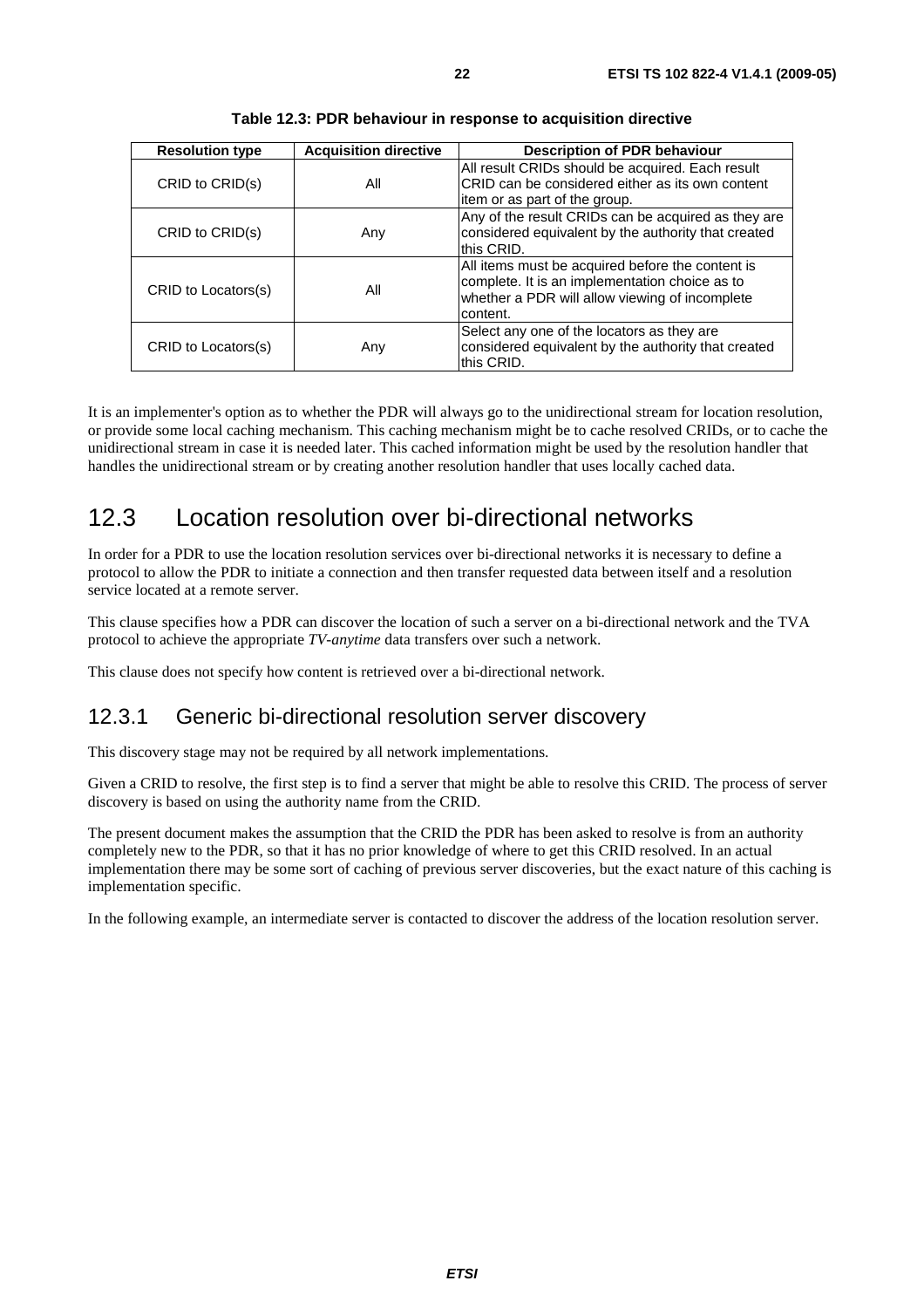



### 12.3.2 Generic bi-directional request to resolution server

Once the resolution server has been discovered, the next step is to communicate with this resolution server. The inputs to the server will be a list of one or more CRIDs to resolve, and optional flags to specify how the response should be created.

The *TV-anytime* defined optional flags are:

- 1) SubmittedCRID.
- 2) Result.

| Value of Submitted CRID flag | <b>Description</b>                                                                                                                                                                              |
|------------------------------|-------------------------------------------------------------------------------------------------------------------------------------------------------------------------------------------------|
|                              | No descriptive metadata about the CRIDs being submitted shall<br>be returned with the resolution information.                                                                                   |
|                              | Instances of the ProgramInformationTable or<br>GroupInformationTable schemas shall be returned which<br>describe the submittedCRIDs, if the location resolution server<br>has this information. |
| All other values             | Reserved.                                                                                                                                                                                       |

#### **Table 12.5: Result flag description**

| Value of Result flag | <b>Description</b>                                                                                                      |
|----------------------|-------------------------------------------------------------------------------------------------------------------------|
| U                    | No descriptive metadata about the results from the location                                                             |
|                      | resolution shall be returned with the resolution information.                                                           |
|                      | If the submitted CRID resolves into further CRIDs, instances of<br>the ProgramInformationTable or GroupInformationTable |
|                      | schemas shall be returned for each resolved CRID, if the location                                                       |
|                      | resolution server has this information.                                                                                 |
|                      | If the submitted CRID resolves into locators, instances of the                                                          |
|                      | ProgramLocationTable schema shall be returned for each                                                                  |
|                      | locator, if the location resolution server has this information.                                                        |
| All other values     | Reserved.                                                                                                               |

If any of the optional flags are not present they are assumed to have a value of zero.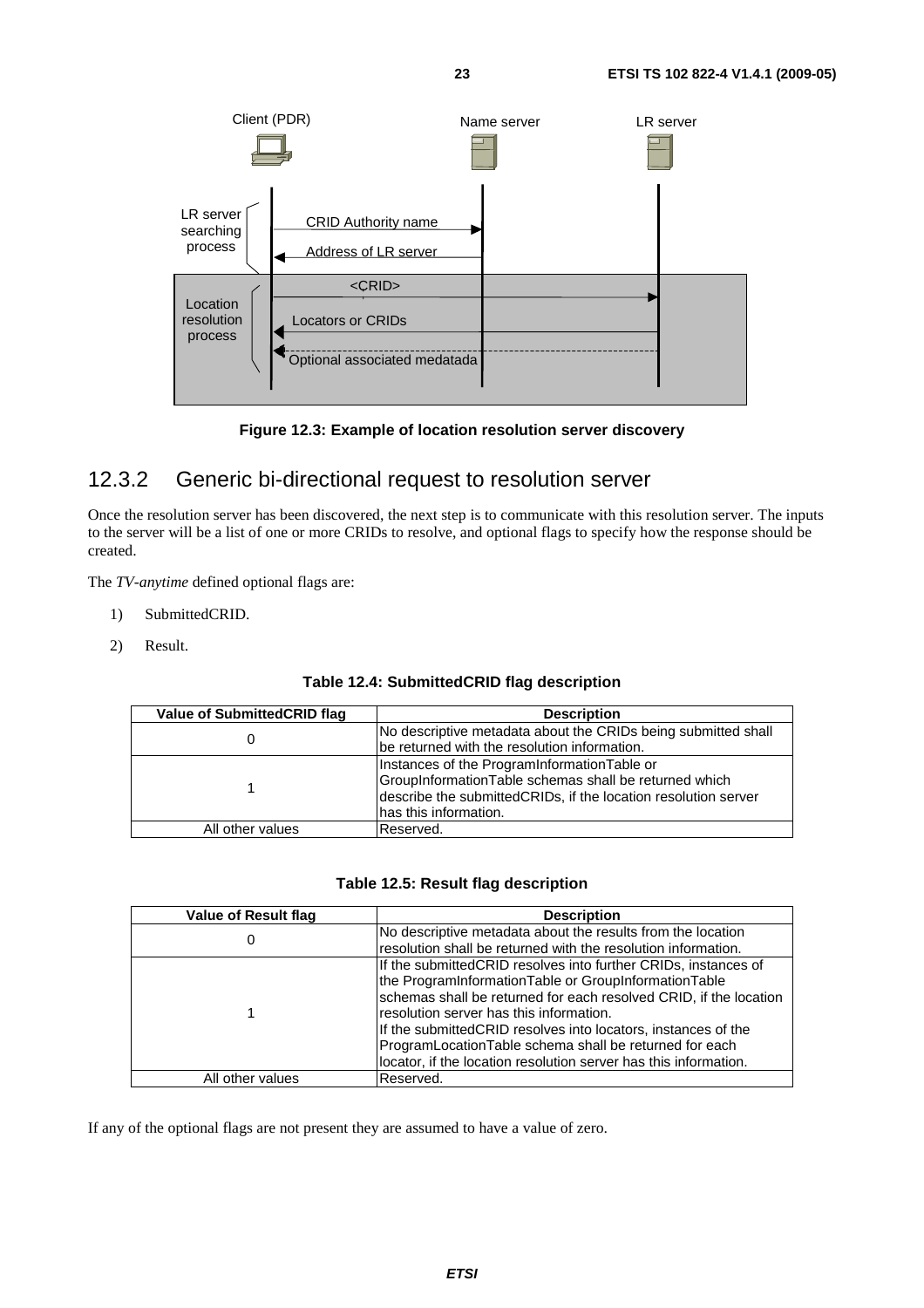### 12.3.3 Generic bi-directional response from resolution server

The resolution server will respond with one of three possible types of information:

- 1) The result from resolving the CRID. The response will contain instance(s) of XML schemas defined in TS 102 822-3-1 [10] and in annex A of the present document. The permitted response schemas are listed later in this clause.
- 2) A Resolving Authority Record (RAR). The PDR should store this RAR using the rules given in the unidirectional model, and then contact the server given by the URL field of the RAR.
- 3) A re-direct. The resolution server will return a message that gives the address of another location resolution server to contact.

In case (1) and case (3) where a PDR does not receive a RAR, the PDR shall assume the location resolution server is a primary class server, and follow the appropriate rules given in the present document for primary class resolution servers.

The permitted instantiated elements of the XML schemas defined in TS 102 822-3-1 [10] and in annex A of the present document are:

- GroupInformationTable.
- ProgramInformationTable.
- ProgramLocationTable.
- ContentReferencingTable.

When an XML instance document is returned by the location resolution server, an instance of a ContentReferencingTable that contains CRIDResult or LocationsResult for each CRID submitted shall be returned. When indicated by the SubmittedCRID and Result flags, instances of GroupInformationTable, ProgramInformationTable and ProgramLocationTable may also be returned.

The results may be returned in any order the location resolution server desires and not necessarily the order in which the PDR specified in the request to the server.

### 12.3.4 Dynamic behaviour of PDR and location resolution server

For the case where the PDR is connected to a bi-directional network there is a need to specify some aspects of the dynamic behaviour of location resolution requests in a *TV-anytime* compliant PDR. This is required in order to avoid large numbers of PDRs all trying to contact the same location resolution server at the same moment in time.

As well as a PDR having a prescribed manner to avoid excess loading of a location resolution server, it is advisable that a location resolution provider takes certain steps in their implementation to aid the reduction of large instantaneous loads on their servers. When a server returns a response that indicates a CRID should be resolved again at a future date, it is advisable for the server not to return the same time and date information to all clients requesting this CRID, as they will then all try to contact the server at the same moment in time.

It should be noted that a PDR, in addition to receiving location information from a bi-directional network, might also be receiving information from one or more broadcast networks. When receiving information from a broadcast chain, there is the potential for many PDRs to all receive the same time and date for re-resolution.

In order to reduce the effect of instantaneous server loading, the PDR will need to implement a dynamic behaviour that does not cause overloading of a location resolution server by frequent repeated access to the same server.

#### 12.3.4.1 Requirements for PDR dynamic behaviour

- 1) When the date and time for re-resolution arrives, the PDR shall wait a further random amount of time before contacting the location resolution server. This is required in order to reduce the chances of the location resolution server being swamped by many PDRs contacting it at the same moment in time.
- 2) If the location resolution server returns a re-resolution time and date that is in the past, the PDR shall wait a random amount of time before contacting the location resolution server again.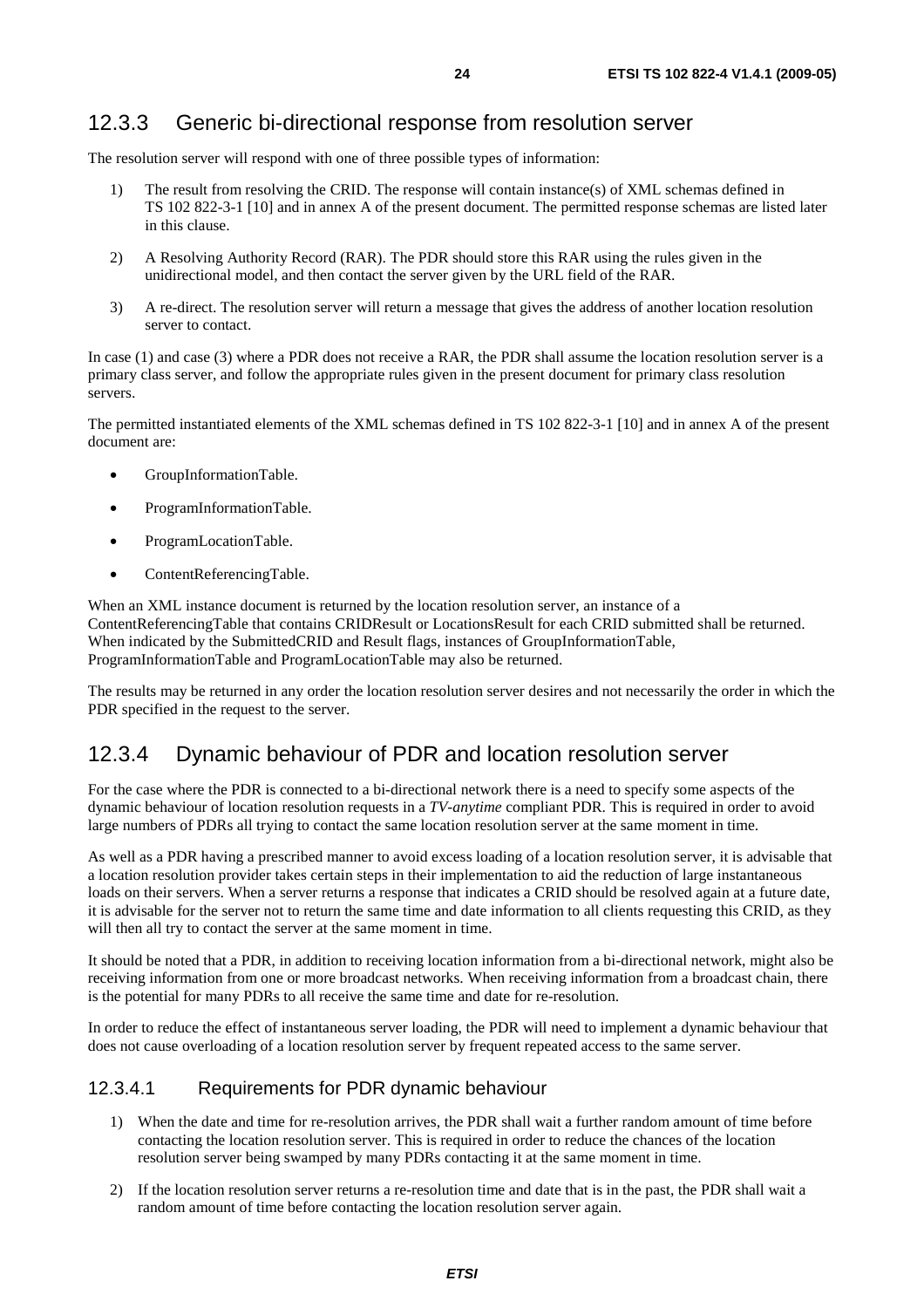- 3) If the location resolution server is unavailable, the PDR shall assume the response for the CRIDs being resolved is "resolve again at a later date". The date and time at which to re-resolve is based on the current date and time plus a random amount of time.
- 4) When a location resolution server returns information to specify that the CRID is unknown and this location resolution server is a secondary class server, and the PDR wishes to try this server again, the PDR shall wait a random amount of time before trying again.
- 5) When a location resolution server returns information to specify that the CRID is unknown and this location resolution server is a primary class server, the PDR should cease trying to resolve this CRID as it will never be resolvable.
- 6) The random time interval generator algorithm inside a given manufacturer's PDR should not be configured in such a manner that all their PDRs have identical random time interval sequences. Testing compliance to this requirement is not specified in the present document.
- 7) The standard deviation of the random time interval generator shall be at least 10 minutes. Testing compliance to this requirement is not specified in the present document.

Annex B describes a candidate for the dynamic behaviour of the PDR when communicating with a remote location resolution server.

### 12.3.5 TCP/IP based resolution server discovery

As the <DNS name> part of the authority name is a name that is a registered Internet domain name, the mechanisms defined for DNS name lookup can be used as part of the server discovery phase.



**Figure 12.4: Stages of TCP/IP based resolution server discovery** 

#### 12.3.5.1 Internet service discovery query (RFC 2782)

RFC 2782 [6] provides an expansion of the DNS (see RFC 1591 [2]) system that is used to allow Internet connected machines to find mail servers. In addition to being able to search for Mail eXchange (MX) records, it is also possible to Search for seRVice (SRV) records.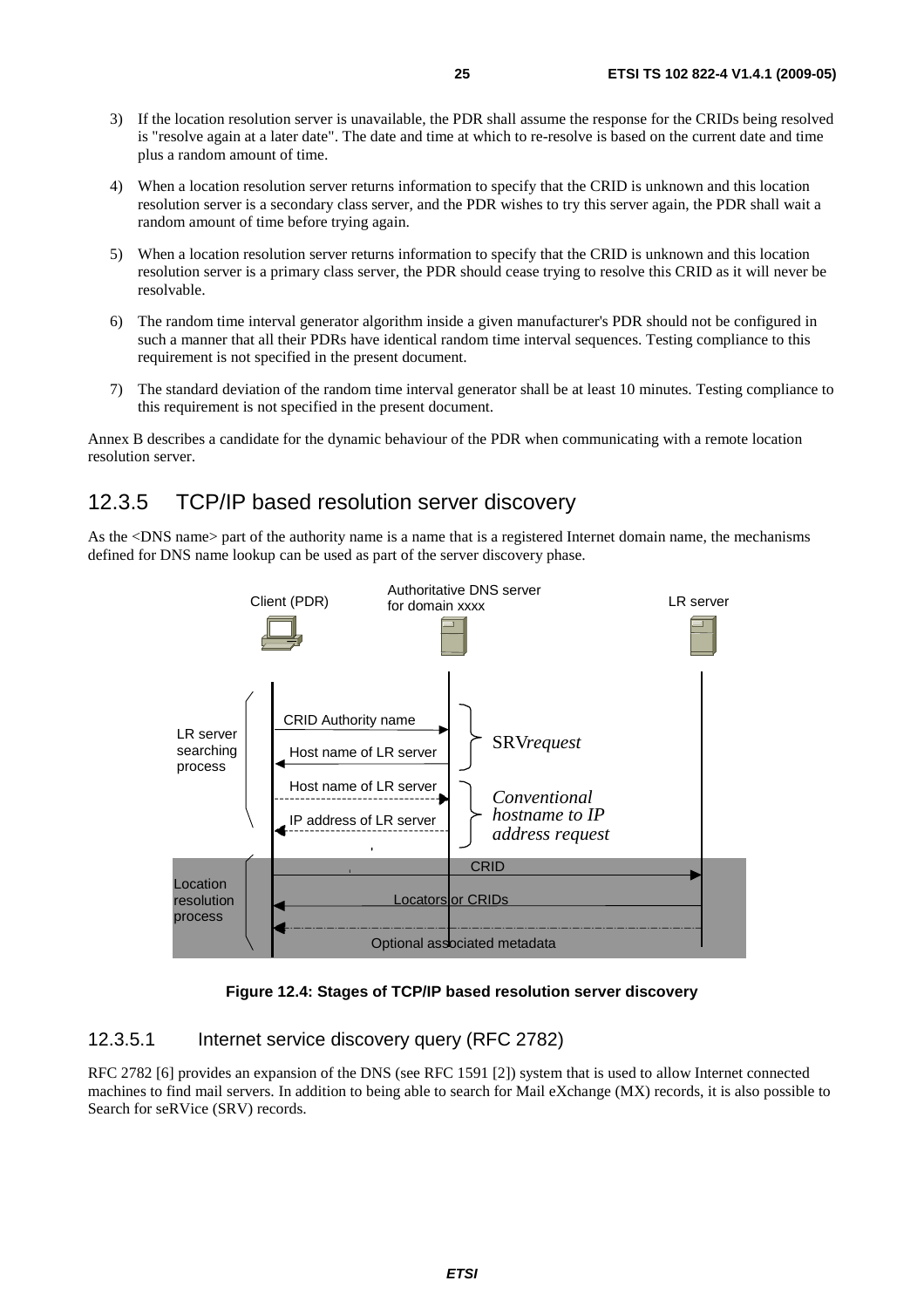#### **\_Service.\_Protocol.Name**

For example a query for an HTTP server for example.com would be "\_http.\_tcp.example.com". The DNS server will respond with the host name and port number corresponding to the network location at which the requested service can be found. In the previous example, the return might be "webserver2.example.com on port 80".

### 12.3.5.2 *TV-anytime* location resolution service query

The name for the *TV-anytime* location resolution service is "lres" which is a shortened version of "location resolution". The use of a shortened name is adopted, as there is a limit of 512 characters for a DNS response in some DNS client implementations.

The complete query name will look like:

```
_lres._tcp.<CRID authority>
```
For example, given the CRID "crid://europe.example.com/9afc2", the query string would be "\_lres.\_tcp.europe.example.com" which would be sent to a DNS server that provides lookups for "europe.example.com".

Another example, would be, given the CRID "crid://example.co.uk/9afc2", the query string would be "\_lres.\_tcp.example.co.uk" which would be sent to a DNS server that provides lookups for "example.co.uk".

### 12.3.6 TCP/IP based request to resolution server

The protocol for sending a request to the location resolution server is based on the HTTP protocol (see RFC 2616 [3]. The format of the query string shall follow that generated by the submission of an HTML form using a GET request:

```
http://<Path_to_server_script>?[key=value]&[key=value]
```
where the key/value pair is repeated as required. The key is case sensitive and shall be represented using the exact case given for each key as specified in this clause.

The precise specification for encoding the key-value pairs into the HTTP URL is given in clause 17.13 of the HTML 4 specification [7]. It is the option of the location resolution service provider to implement this service using any server side technology they wish (CGI scripts, Java servlets etc.).

Each key shall be one of:

| Key                  | <b>Description</b>                                                                                                                                        | Allowable value                                    |
|----------------------|-----------------------------------------------------------------------------------------------------------------------------------------------------------|----------------------------------------------------|
| <b>CRID</b>          | The CRID to resolve.                                                                                                                                      | A CRID inside quotes.                              |
| <b>SubmittedCRID</b> | Used to specify whether<br>metadata on the CRID being<br>resolved is desired. See<br>clause 12.3.2 for semantics of<br>this flag.                         | A number, See clause 12.3.2 for<br>allowed values. |
| <b>Result</b>        | Used to specify whether<br>metadata is required for each of<br>the results from resolving this<br>ICRID. See clause 12.3.2 for<br>semantics of this flag. | A number. See clause 12.3.2 for<br>allowed values. |

| Table 12.6: Key definitions for HTTP URL encoding |  |  |
|---------------------------------------------------|--|--|
|---------------------------------------------------|--|--|

It is permissible to resolve multiple CRIDs in one HTTP request by using multiple "CRID" keys in the URL, but the "SubmittedCRID" and "Result" keys may only be specified once in a request as they affect all CRIDs being resolved.

For the first connection to a location resolution server after the DNS based server location phase, the  $\leq$ path to server> is the hostname, a colon character, the textual representation of the port number followed by a slash. If the port number is 80, the colon and port number may be omitted.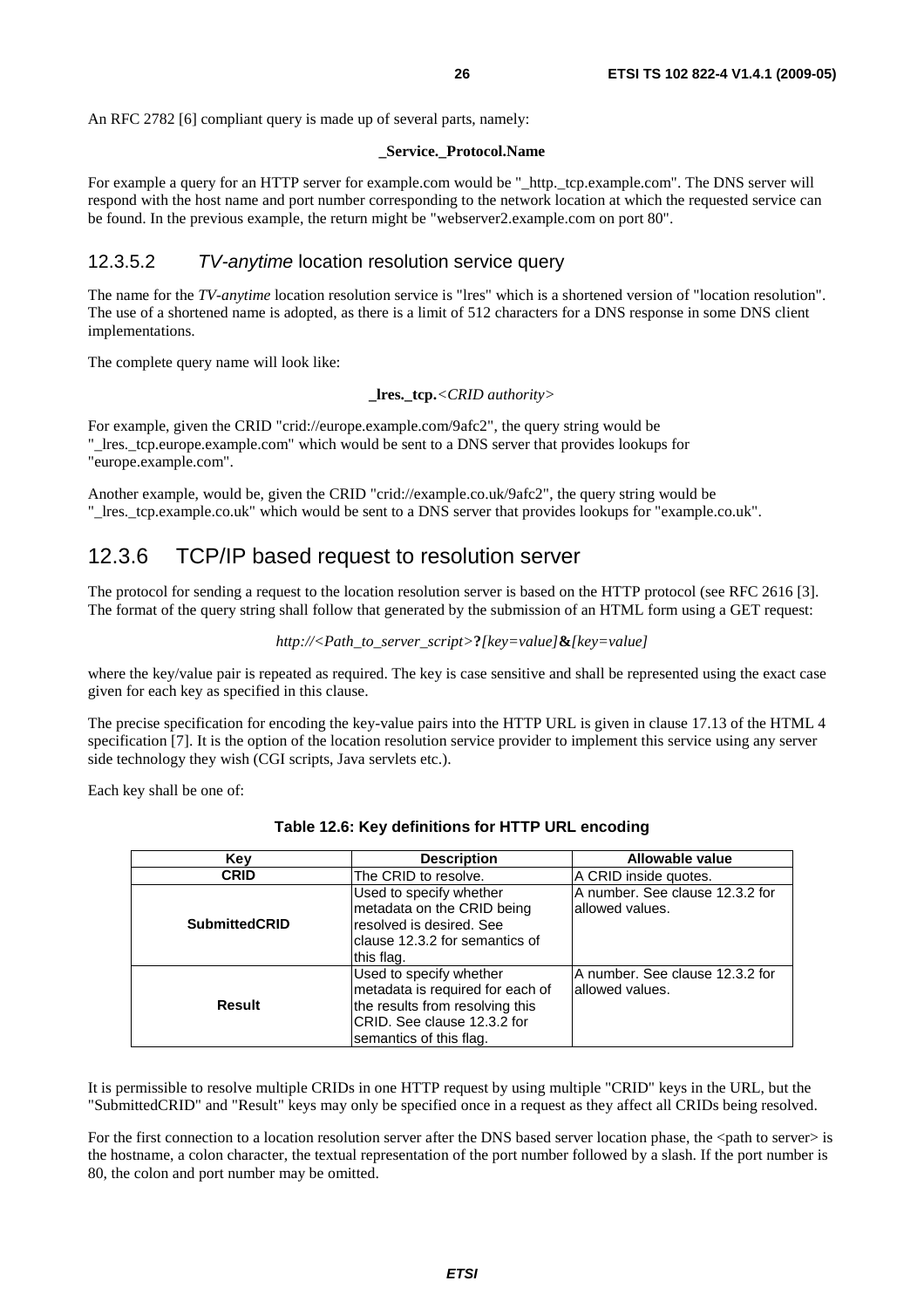For example, if the DNS server returned host name "computer2.example.com" on port 1234, the  $\lt$ path to server $\gt$  would  $he:$ 

• computer2.example.com:1234/.

When a location resolution server provides a re-direct using an HTTP redirect, the <path to server> is the URL returned by the "Location" header of the HTTP redirect response.

For example, if the HTTP response was:

• Location http://redirect.example.com/tva/lr.

The <path to server> would be:

• redirect.example.com/tva/lr.

When a location resolution server provides a re-direct using the RAR, the <path to server> is the URL field from the RAR.

For example, if the URL field of the RAR contained the value:

• http://kaas.example.nl/scripts/resolution.cgi.

the <path to server> would be:

• kaas.example.com/scripts/resolution.cgi.

Examples of valid complete URLs are:

http://computer2.example.com:1234/?CRID="crid://example.com/abc123"

http://broadcaster.com/?CRID="crid://broadcaster.com/abc123"&CRID="crid://broadcaster.com/def456"

http://kaas.example.com/scripts/resolution?CRID="crid://example.com/abc123"&Result=1

http://redirected.example.com/tva/lr?CRID="crid://example.com/abc123"&SubmittedCRID=1

#### 12.3.6.1 Further requirements on a PDR HTTP client

The PDR shall at least implement the HTTP v1.0 specification (see RFC 1945 [4]) for issuing a GET request to the server. In addition to the requirements of HTTP v1.0, the PDR shall also send the HTTP v1.1 header of "host" and the HTTP v1.0 header "user-agent".

The HTTP client in the PDR shall support at least the following MIME type:

• text/xml

Accept: text/xml

In order to permit the secure transfer of resolution requests from the PDR to the location resolution server and secure results from the location resolution server, the PDR and location resolution server may negotiate the secure HTTP protocol as given in RFC 2660 [5].

If the PDR supports decoding of an encoded response from the resolution server (e.g. decompressing a compressed response), the PDR shall indicate this by sending an HTTP "Accept-Encoding" header.

EXAMPLE 2: A HTTP client capable of decompression would send a header containing:

Accept-Encoding: x-compress; x-zip

EXAMPLE 1: The HTTP client will need to send an accept command with at least the following components: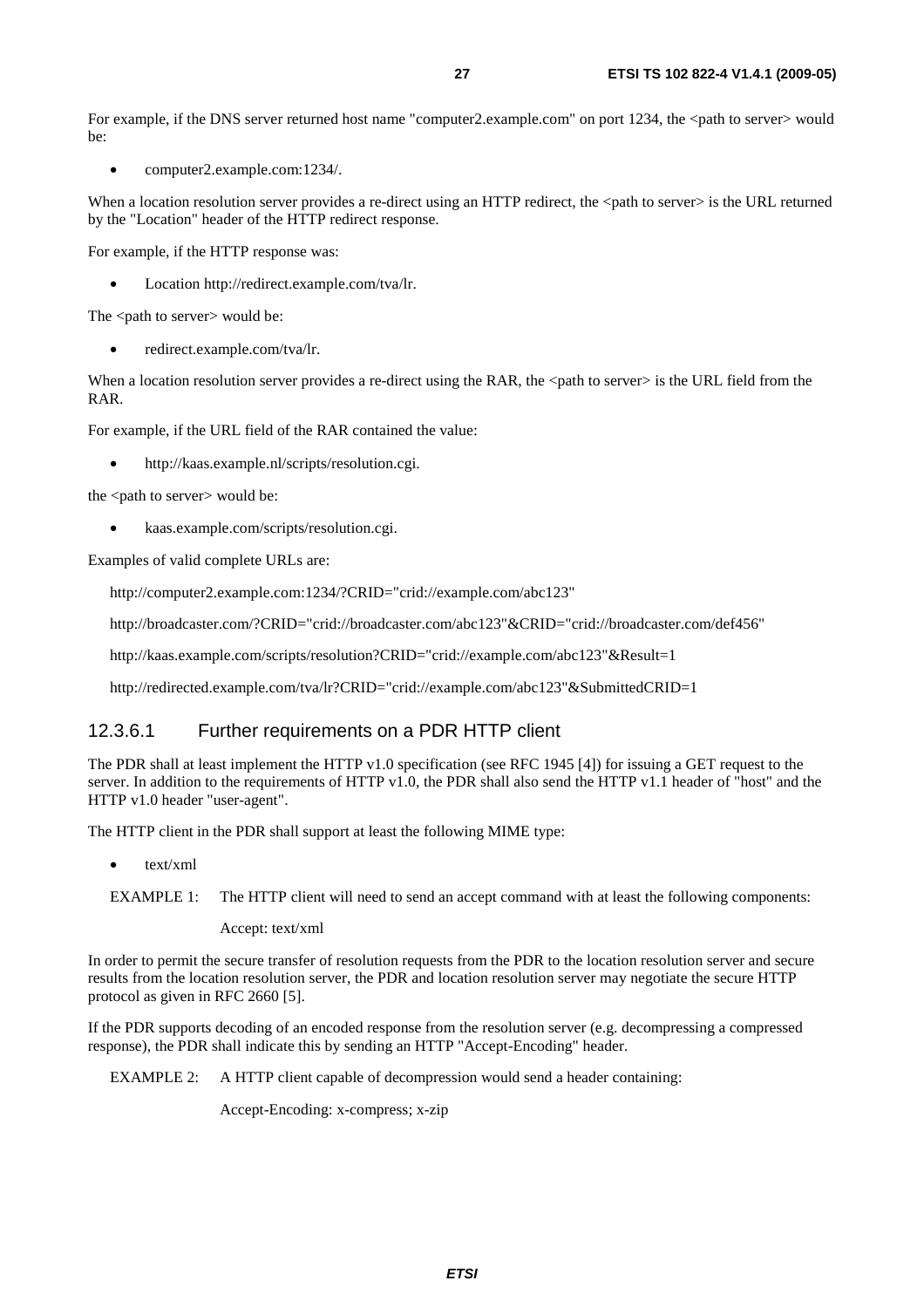### 12.3.7 TCP/IP protocol for response from resolution server

The response from the location resolution server will be based on the HTTP v1.0 specification (see RFC 1945 [4]).

The response from the server can be one of three possible types:

- 1) The result of resolving the CRIDs sent to the server.
- 2) An HTTP re-direct to allow the distribution of services amongst a number of machines.
- 3) A standard Resolving Authority Record (RAR) to facilitate PDR caching, server load balancing, dynamic server administration and cross platform capability.

The use of a MIME type given by the "Content-Type" HTTP header shall be used to indicate which of the two possible server responses (type 1 or type 3) is being returned.

### 12.3.7.1 Case 1: returning the result of resolving CRIDs

If the response from the location resolution server is the result of resolving the CRIDs requested by the PDR, one or more instances of the content referencing XML Schema as defined in the present document or in TS 102 822-3-1 [10] shall be returned.

The MIME type returned by the location resolution server shall be text/xml.

EXAMPLE: One of the response lines from the HTTP server will be:

Content-Type: text/xml

### 12.3.7.2 Case 2: returning an HTTP re-direct

Use of the HTTP redirect commands (HTTP error codes 300 to 399) may be used by the location resolution server to indicate that the PDR should disconnect and connect to a different location resolution server. The reason for providing this functionality is so that a location resolution provider can redirect their resolution requests based on the CRID being resolved rather than just the authority name (which can be re-directed during the DNS lookup phase of CRID resolution).

The "location" response header shall be used to indicate where the PDR should contact.

#### EXAMPLE: Location: http://www.example.com/tvaresolve

When the PDR has been re-directed from its initial location resolution server, it should provide a HTTP v1.0 "Referer" header containing the location of the server it has been redirected from, to the new server.

### 12.3.7.3 Case 3: returning a resolving authority record

In the case returning a resolving authority record, the MIME type shall be text/xml and the response shall consist of an instance of a ResolvingAuthorityRecordTable conforming to the syntax specified in clause A.1.2.

### 12.3.7.4 Encoding server response

It is permissible for the response from the server to be encoded, for example by compressing or encrypting the XML instance document. The "Content-Type" response header does not change, but rather the "Content-Encoding" gives the encoding that has been performed on the data. The exact form of encoding used is not specified in the present document and it is the responsibility of the HTTP client and server to negotiate commonly understood encoding systems.

EXAMPLE: Content-Type: text/xml

Content-Encoding: x-zip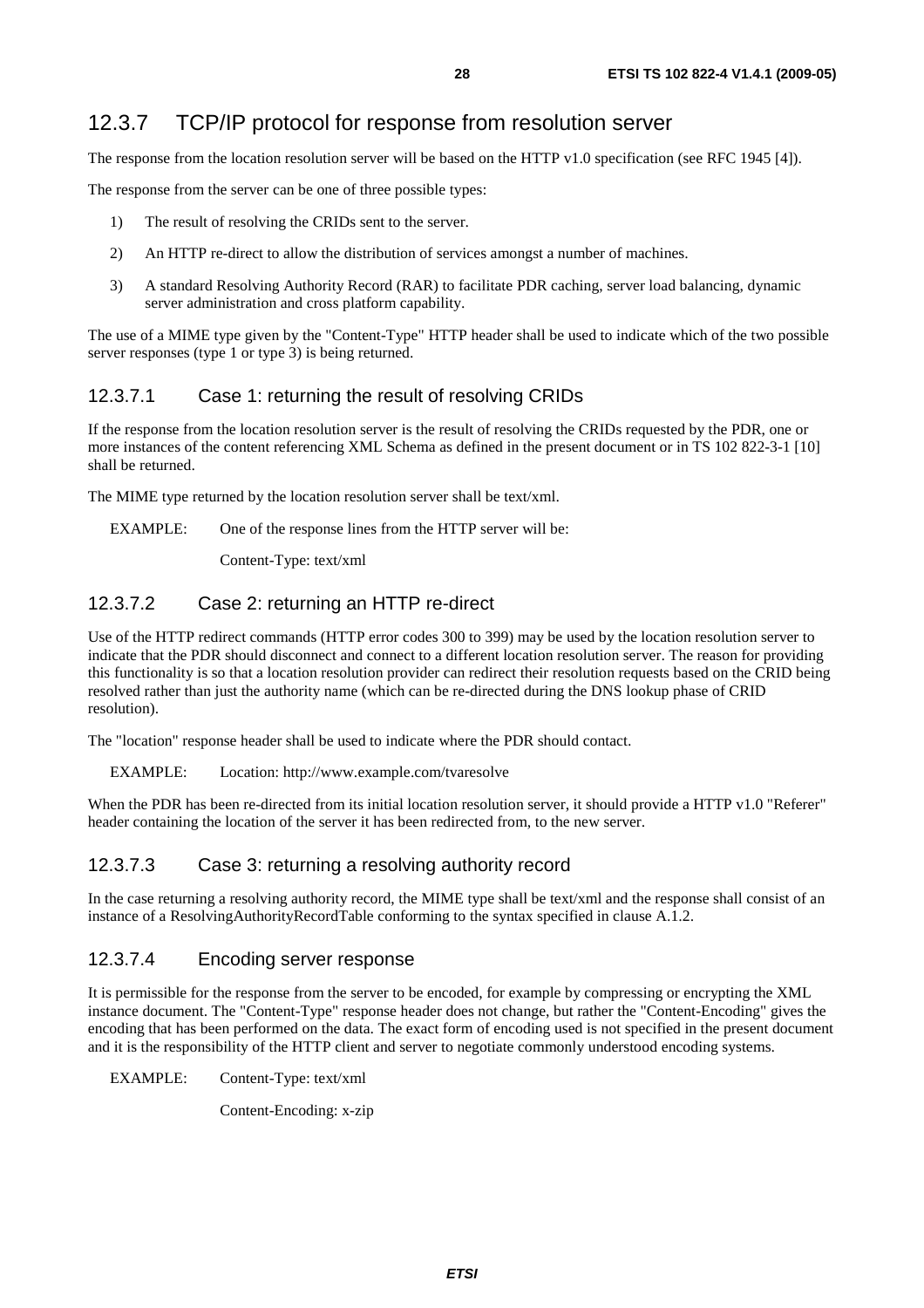# Annex A (normative): XML schema for content referencing

# A.1 Schema definition

In this clause, we define the normative content referencing schema. Instances of this schema are used during the location resolution process via bi-directional networks.

### A.1.1 Location resolution schema

```
<?xml version="1.0" encoding="UTF-8"?> 
<schema targetNamespace="urn:tva:ContentReferencing:2008" 
xmlns:tva="urn:tva:metadata:2008" xmlns="http://www.w3.org/2001/XMLSchema" 
xmlns:cr="urn:tva:ContentReferencing:2008" elementFormDefault="qualified" 
attributeFormDefault="unqualified"> 
<import namespace="urn:tva:metadata:2008" schemaLocation="tva_metadata_3-1_v151.xsd"/> 
<element name="ContentReferencingTable" type="cr:ContentReferencingTableType"> 
     <annotation> 
       <documentation>A document conforming to the TV Anytime content referencing 
       specification</documentation> 
     </annotation> 
   </element> 
   <complexType name="ContentReferencingTableType"> 
     <sequence> 
       <element name="Result" type="cr:ResultType" minOccurs="0" maxOccurs="unbounded"/> 
     </sequence> 
     <attribute name="version" type="float" use="required"/> 
   </complexType> 
   <simpleType name="AcquisitionDirectiveType"> 
     <restriction base="string"> 
       <enumeration value="all"/> 
       <enumeration value="any"/> 
     </restriction> 
   </simpleType> 
   <simpleType name="ResolutionStatusType"> 
     <restriction base="string"> 
       <enumeration value="resolved"/> 
       <enumeration value="discard CRID"/> 
       <enumeration value="cannot yet resolve"/> 
       <enumeration value="unable to resolve"/> 
     </restriction> 
   </simpleType> 
   <complexType name="ResultType"> 
     <choice> 
       <sequence> 
         <element name="CRIDResult" type="cr:CRIDResultType" minOccurs="0" 
         maxOccurs="unbounded"/> 
       </sequence> 
       <sequence> 
         <element name="LocationsResult" type="cr:LocationsResultType" minOccurs="0" 
         maxOccurs="unbounded"/> 
       </sequence> 
     </choice> 
     <attribute name="CRID" type="tva:CRIDType" use="required"/> 
     <attribute name="complete" type="boolean" use="required"/> 
     <attribute name="acquire" type="cr:AcquisitionDirectiveType" use="required"/> 
     <attribute name="status" type="cr:ResolutionStatusType" use="required"/> 
     <attribute name="reresolveDate" type="dateTime" use="optional"/> 
   </complexType> 
   <complexType name="CRIDResultType"> 
     <sequence> 
       <element name="Crid" type="tva:CRIDType" maxOccurs="unbounded"/>
```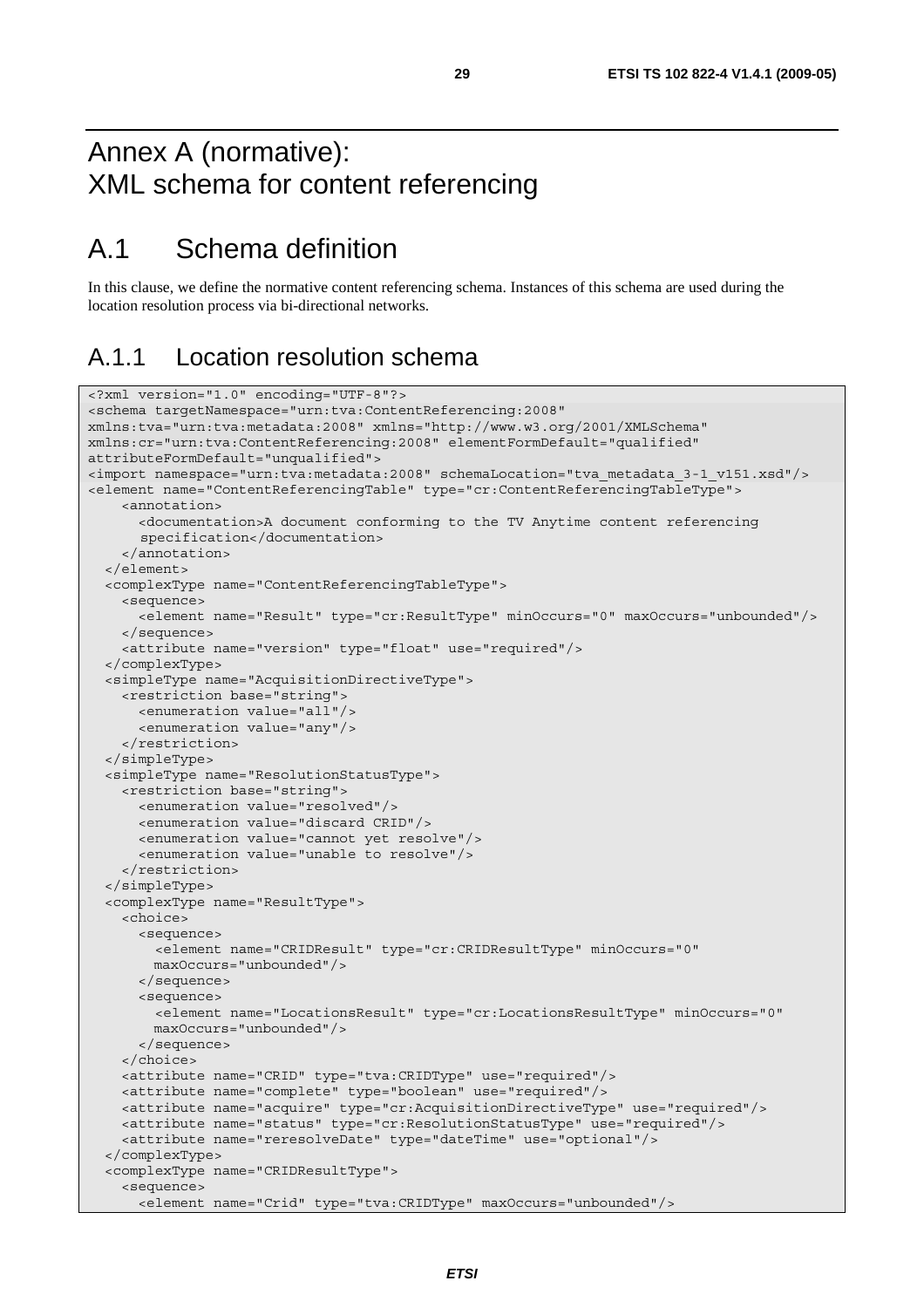```
 </sequence> 
   </complexType> 
   <complexType name="LocatorType"> 
     <simpleContent> 
       <extension base="anyURI"> 
         <attribute name="instanceMetadataId" type="tva:InstanceMetadataIdType" 
         use="optional"/> 
         <attribute name="weight" type="positiveInteger" use="optional" default="1"/> 
      </extension> 
     </simpleContent> 
   </complexType> 
  <complexType name="StructuredLocatorType" abstract="true"> 
       <attribute name="instanceMetadataId" type="tva:InstanceMetadataIdType" 
      use="optional"/> 
      <attribute name="weight" type="positiveInteger" use="optional" default="1"/> 
</complexType> <simpleType name="DeliveryModeType"> 
      <restriction base="string"> 
         <enumeration value="scheduled"/> 
         <enumeration value="ondemand"/> 
      </restriction> 
   </simpleType> 
   <complexType name="TimeAndURLType"> 
     <simpleContent> 
       <extension base="anyURI"> 
         <attribute name="mode" type="cr:DeliveryModeType" use="optional" 
         default="scheduled"/> 
         <attribute name="start" type="dateTime" use="required"/> 
         <attribute name="duration" type="duration" use="optional"/> 
         <attribute name="end" type="dateTime" use="optional"/> 
         <attribute name="instanceMetadataId" type="tva:InstanceMetadataIdType" 
         use="optional"/> 
         <attribute name="weight" type="positiveInteger" use="optional" default="1"/> 
       </extension> 
     </simpleContent> 
   </complexType> 
   <complexType name="LocationsResultType"> 
     <sequence maxOccurs="unbounded"> 
       <choice> 
         <element name="Locator" type="cr:LocatorType"/> 
         <element name="DecomposedLocator" type="cr:TimeAndURLType"/> 
         <element name="StructuredLocator" type="cr:StructuredLocatorType"/> 
       </choice> 
     </sequence> 
   </complexType> 
</schema>
```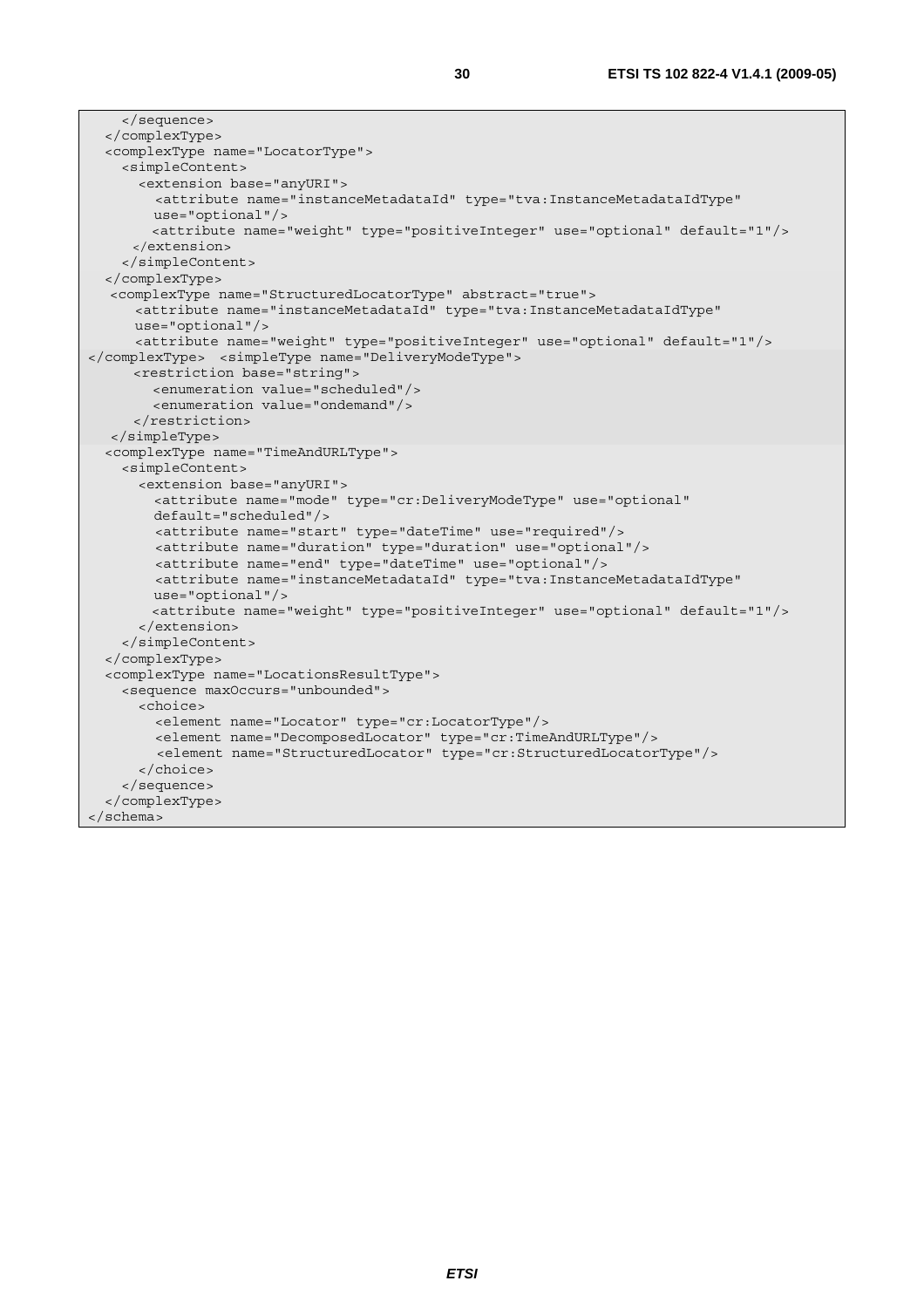| <b>Name</b>                 | <b>Definition</b>                                                                                                                                                                                                                                                                                                                                                    |
|-----------------------------|----------------------------------------------------------------------------------------------------------------------------------------------------------------------------------------------------------------------------------------------------------------------------------------------------------------------------------------------------------------------|
| ContentReferencingTable     | The top level element within which all content referencing<br>results are instantiated.                                                                                                                                                                                                                                                                              |
| ContentReferencingTableType | The syntax definition for the ContentReferencingTable<br>element.                                                                                                                                                                                                                                                                                                    |
| Result                      | The content referencing information for each CRID being<br>resolved is contained within this element.                                                                                                                                                                                                                                                                |
| version                     | The syntax version for this XML Schema. For instances<br>conforming to the Schema defined in the present document,<br>this field shall contain the value 1.0.                                                                                                                                                                                                        |
| AcquisitionDirectiveType    | When a CRID resolves into a list of CRIDs or locators, the<br>AcquisitionDirectiveType type describes what sort of group<br>this list represents.                                                                                                                                                                                                                    |
| all                         | All items in the list must be acquired. All items in the list<br>combine to create the entire content assigned to the CRID<br>being resolved.                                                                                                                                                                                                                        |
| any                         | One of the items from the list should be acquired. All items<br>in the list are equivalent.                                                                                                                                                                                                                                                                          |
| ResolutionStatusType        | Type indicating the result of a resolution request.                                                                                                                                                                                                                                                                                                                  |
| resolved                    | The CRID has been successfully resolved.                                                                                                                                                                                                                                                                                                                             |
| discard CRID                | The CRID should be discarded.                                                                                                                                                                                                                                                                                                                                        |
| cannot yet resolve          | The CRID cannot be resolved yet, and should be resolved                                                                                                                                                                                                                                                                                                              |
|                             | again at a later date.                                                                                                                                                                                                                                                                                                                                               |
| unable to resolve           | The CRID cannot be resolved.                                                                                                                                                                                                                                                                                                                                         |
| ResultType                  | This type provides the container for all possible resolutions<br>of a CRID.                                                                                                                                                                                                                                                                                          |
| CRIDResult                  | An element for instantiating a result that represents a CRID                                                                                                                                                                                                                                                                                                         |
|                             | resolving into one or more CRIDs.                                                                                                                                                                                                                                                                                                                                    |
| LocationsResult             | An element for instantiating a result that represents a CRID<br>resolving into one or more locations.                                                                                                                                                                                                                                                                |
| CRID                        | The CRID that is being resolved.                                                                                                                                                                                                                                                                                                                                     |
|                             | True if the resolution of this CRID is complete. If false, the                                                                                                                                                                                                                                                                                                       |
| complete                    | CRID may resolve into further CRIDs or locators in the<br>future.                                                                                                                                                                                                                                                                                                    |
| acquire                     | The grouping type for the list or CRIDs or Locators. This<br>field is only meaningful when status equals resolved.                                                                                                                                                                                                                                                   |
| status                      | The status of resolving this CRID.                                                                                                                                                                                                                                                                                                                                   |
| reresolveDate               | If status equals "cannot yet resolve",<br>Or,<br>Complete equals false,<br>this field contains the date and time when re-resolution<br>should next be attempted. This date and time shall be<br>unambiguous with respect to time zone.                                                                                                                               |
| CRIDResultType              | When a CRID resolves into one or more CRIDs, an instance<br>of CRIDResultType shall be used.                                                                                                                                                                                                                                                                         |
| Crid                        | One of the "output" CRIDs.                                                                                                                                                                                                                                                                                                                                           |
| LocatorType                 | This extension to the uriReference type holds the URL<br>pointing to the content and has an optional attribute that<br>contains the instance metadata identifier.                                                                                                                                                                                                    |
| instanceMetadataID          | An attribute of Locator to provide a binding reference to the<br>Instance Description Metadata, clause 10 Instance<br>metadata identifiers".                                                                                                                                                                                                                         |
| weight                      | The weight attribute is defined as a positive integer. Higher<br>values indicate a greater weighting and therefore an<br>acquisition preference over Locators of lesser weight. This<br>attribute is optional and a default value of 1 is assumed if no<br>weighting is specified explicitly. Thus, all Locators carry<br>equal weight if the attribute is not used. |
| StructuredLocatorType       | A generic and flexible extension mechanism for the Location<br>Resolution schema with the principal aim of improving data<br>validation.                                                                                                                                                                                                                             |
| instanceMetadataID          | An attribute of Locator to provide a binding reference to the<br>Instance Description Metadata, clause 10 Instance<br>metadata identifiers".                                                                                                                                                                                                                         |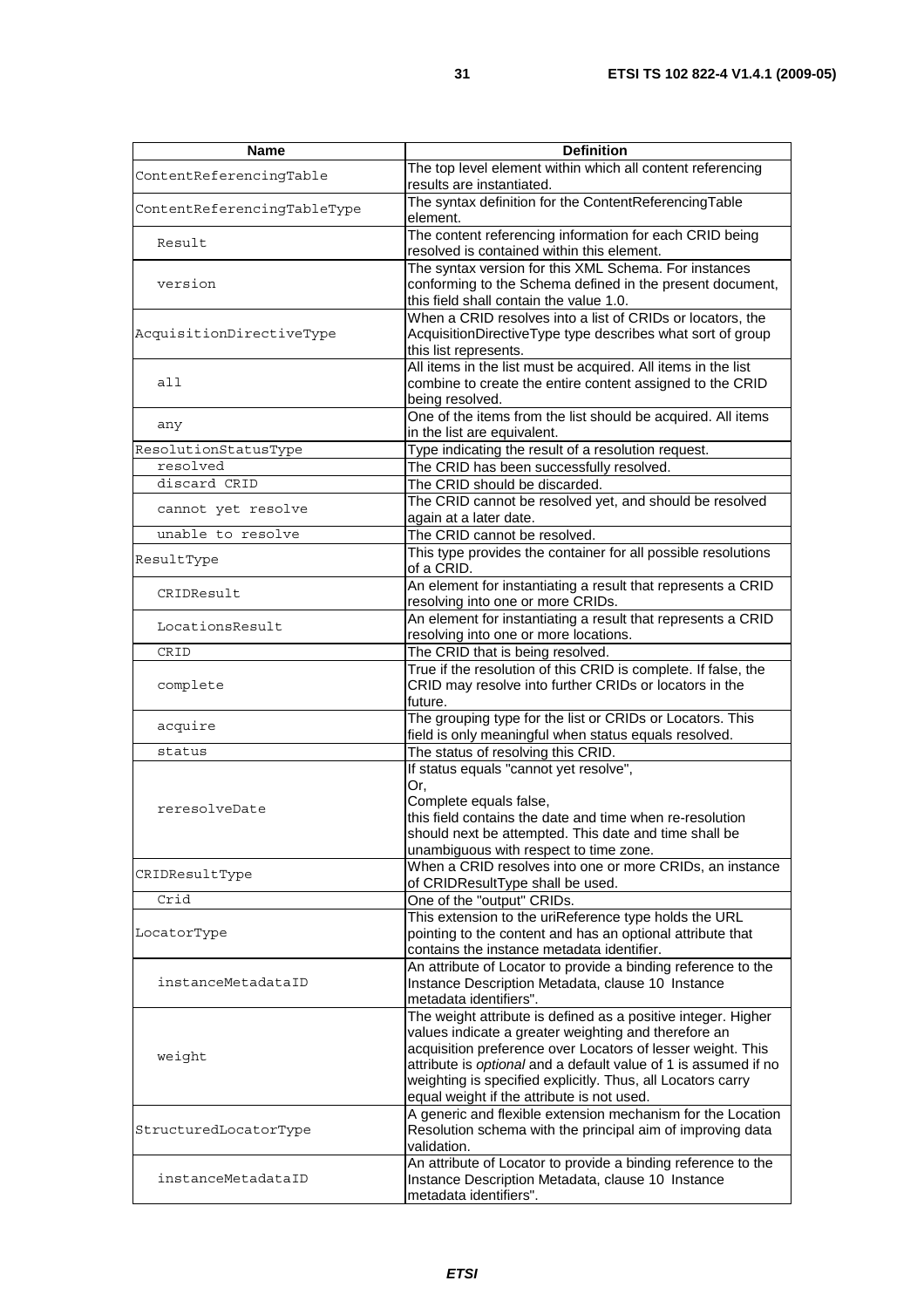| <b>Name</b>         | <b>Definition</b>                                               |
|---------------------|-----------------------------------------------------------------|
|                     | The weight attribute is defined as a positive integer. Higher   |
|                     | values indicate a greater weighting and therefore an            |
| weight              | acquisition preference over Locators of lesser weight. This     |
|                     | attribute is optional and a default value of 1 is assumed if no |
|                     | weighting is specified explicitly. Thus, all Locators carry     |
|                     | equal weight if the attribute is not used.                      |
|                     | Type indicating the delivery mode of the content. i.e.          |
| DeliveryModeType    | scheduled or on-demand.                                         |
| scheduled           | Content is delivered according to a schedule                    |
| onDemand            | Content is accessed on demand                                   |
|                     | This extension to the uriReference type holds the URL           |
| TimeAndURLType      | pointing to the content and has attributes that contain the     |
|                     | timing information required for acquisition.                    |
|                     | The delivery mode of the content. The default value of this     |
| mode                | attribute is "scheduled".                                       |
|                     | If this is scheduled content, the date and time when the        |
| start               | content will start. For on demand content, this is the time     |
|                     | and date at which the content is first available.               |
| duration            | For scheduled content, this is the duration of the content.     |
|                     | This element shall not be used for on demand content.           |
|                     | For scheduled content, this attribute shall not be used. For    |
| end                 | on demand content, this attribute contains the first time and   |
|                     | date when the content is no longer available.                   |
|                     | An attribute of Locator to provide a binding reference to the   |
| instanceMetadataID  | Instance Description Metadata, clause 10 Instance               |
|                     | metadata identifiers".                                          |
|                     | The weight attribute is defined as a positive integer. Higher   |
|                     | values indicate a greater weighting and therefore an            |
| weight              | acquisition preference over Locators of lesser weight. This     |
|                     | attribute is optional and a default value of 1 is assumed if no |
|                     | weighting is specified explicitly. Thus, all Locators carry     |
|                     | equal weight if the attribute is not used.                      |
| LocationsResultType | When a CRID resolves into one or more locators, an              |
|                     | instance of LocationsResultType shall be used.                  |
|                     | One of the "output" locators. This element is used when the     |
| Locator             | locator contains the necessary timing information (such as      |
|                     | start time, duration) as part of its syntax.                    |
|                     | One of the "output" locators. This element is used when the     |
| DecomposedLocator   | locator does not contain the necessary timing information       |
|                     | (such as start time, duration) as part of its syntax.           |

# A.1.2 Resolving authority record schema

```
<?xml version="1.0" encoding="UTF-8"?> 
<schema targetNamespace="urn:tva:ResolvingAuthority:2008" 
xmlns="http://www.w3.org/2001/XMLSchema" xmlns:rar="urn:tva:ResolvingAuthority:2008" 
elementFormDefault="qualified"> 
   <element name="ResolvingAuthorityRecordTable" 
   type="RAR:ResolvingAuthorityRecordTableType"> 
     <annotation> 
       <documentation>A document conforming to the TV Anytime content referencing 
       specification</documentation> 
     </annotation> 
   </element> 
   <complexType name="ResolvingAuthorityRecordTableType"> 
     <sequence> 
       <element name="ResolvingAuthorityRecord" type="rar:ResolvingAuthorityRecordType" 
       minOccurs="1" maxOccurs="unbounded"/> 
     </sequence> 
   </complexType> 
   <simpleType name="ProviderClassType"> 
     <restriction base="string"> 
       <enumeration value="primary"/> 
       <enumeration value="secondary"/> 
     </restriction> 
   </simpleType>
```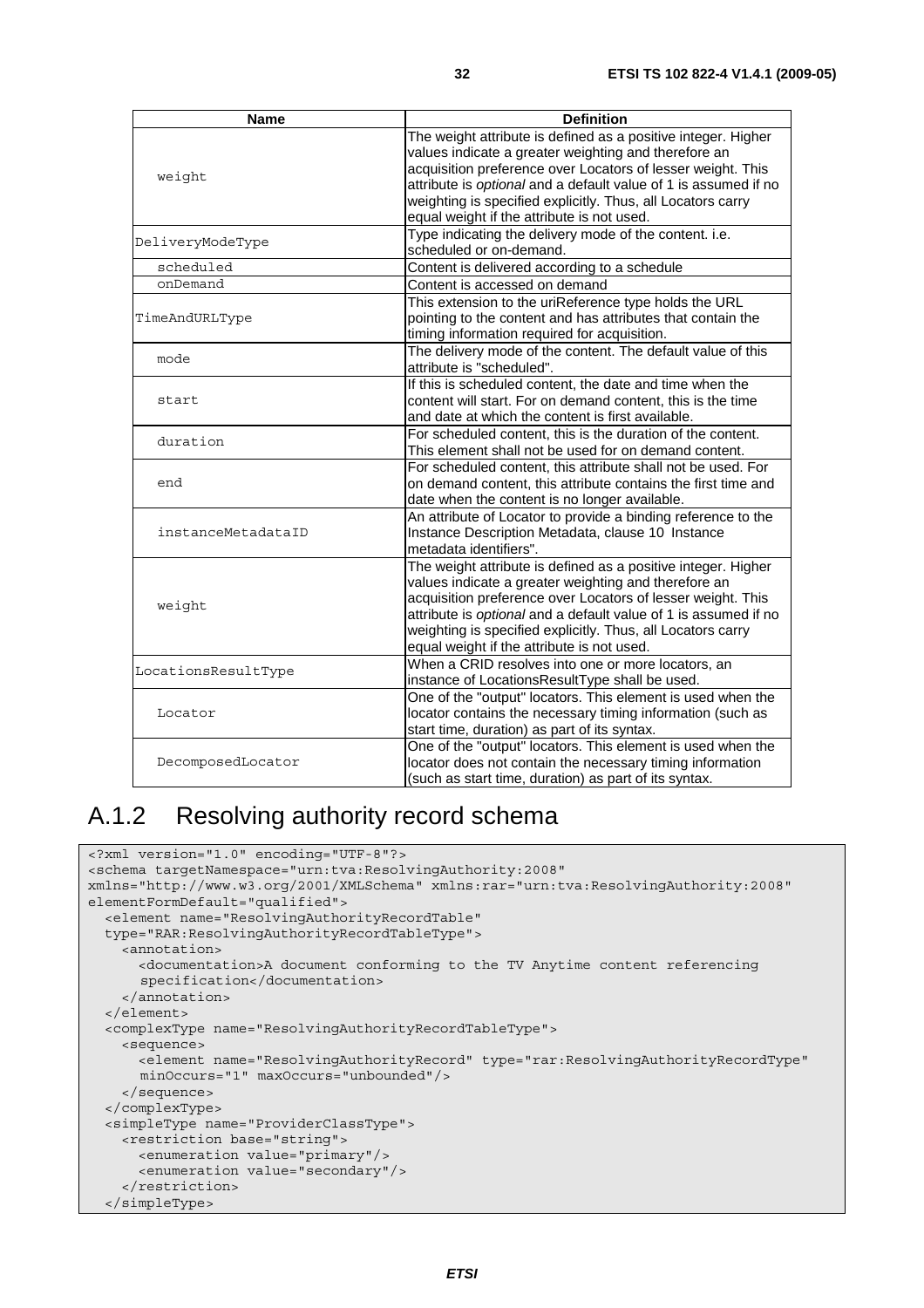```
 <complexType name="ResolvingAuthorityRecordType"> 
     <sequence> 
       <element name="ResolutionProvider" type="string"/> 
       <element name="AuthorityName" type="string"/> 
       <element name="Class" type="rar:ProviderClassType"/> 
       <element name="VersionNumber" type="unsignedLong"/> 
       <element name="URL" type="anyURI"/> 
       <element name="FirstValidDate" type="dateTime"/> 
       <element name="LastValidDate" type="dateTime"/> 
       <element name="Weighting" type="integer"/> 
     </sequence> 
   </complexType> 
</schema>
```

| Name                          | <b>Definition</b>                                                                                                                     |
|-------------------------------|---------------------------------------------------------------------------------------------------------------------------------------|
| ResolvingAuthorityRecordTable | The top level element within which the RARs are<br>instantiated.                                                                      |
| ResolvingAuthorityRecord      | The element within which the RAR information is<br>instantiated.                                                                      |
| ResolutionProvider            | The string containing the name of the provider of this<br>resolution service.                                                         |
| AuthorityName                 | The string containing the name of the CRID authority that<br>is being resolved by this resolution service.                            |
| Class                         | The class of this resolution service (primary or<br>secondary).                                                                       |
| URL                           | The location from which resolution information is<br>available.                                                                       |
| FirstValidDate                | The first time and date at which this RAR becomes valid.                                                                              |
| LastValidDate                 | The first time and date at which this RAR becomes<br>invalid.                                                                         |
| Weighting                     | The weighting of this RAR record with respect to the other<br>RAR records provided by this authority for the given CRID<br>authority. |

# A.2 Example instance documents

The following is an example instance document conforming to the location resolution XML Schema specified in the present document.

```
<?xml version="1.0" encoding="UTF-8"?> 
<ContentReferencingTable version="1.2" xmlns="urn:tva:ContentReferencing:2008"> 
   <!-- Example of a CRID resolving to other CRIDs --> 
   <Result CRID="crid://broadcaster.co.uk/akdsjdlkjdf" status="resolved" complete="true" 
acquire="all"> 
     <CRIDResult> 
       <Crid>CRID://example.com/greatstuff</Crid> 
       <Crid>CRID://nextcrid.com/lkjkj</Crid> 
    </CRIDResult> 
   </Result> 
   <!-- Example of a CRID that is no longer valid --> 
   <Result CRID="crid://isp.net/868457549845f" status="discard CRID" complete="true" 
acquire="all"/> 
   <!-- Example of a CRID resolving to other CRIDs and is incomplete --> 
   <Result CRID="crid://example.co.uk/wibble" status="resolved" complete="false" 
acquire="all"> 
    \leqCRIDResult>
       <Crid>CRID://example.com/stuff</Crid> 
       <Crid>CRID://nextcrid.com/broodje</Crid> 
    </CRIDResult> 
   </Result> 
   <!-- Example of a CRID resolving to locators --> 
   <Result CRID="crid://broadcaster.com/ajcnd" status="resolved" complete="true" 
acquire="all">
```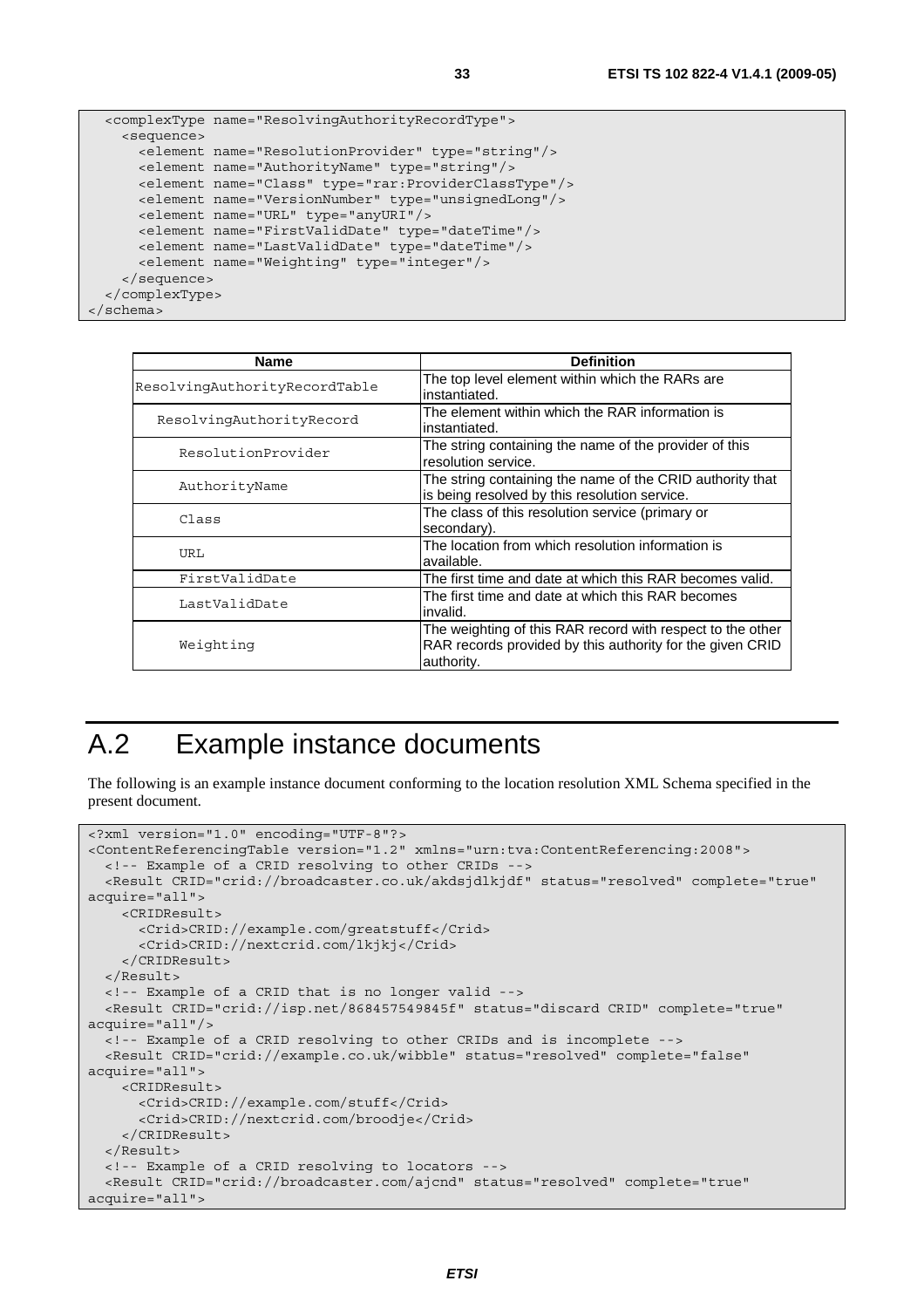| <locationsresult></locationsresult>                                                                                                                                     |
|-------------------------------------------------------------------------------------------------------------------------------------------------------------------------|
| <locator <="" instancemetadataid="imi:1" td=""></locator>                                                                                                               |
| weight="100">dvb://1.4ee2.3f4;4f5~20010327T180000Z                                                                                                                      |
| <decomposedlocator <="" instancemetadataid="imi:metadataProv.com/2" start="2001-03-&lt;/td&gt;&lt;/tr&gt;&lt;tr&gt;&lt;td&gt;29T18:00:00.00" td=""></decomposedlocator> |
| weight="50">ftp://myserver.example.com/directory12/hello.mp3                                                                                                            |
| <decomposedlocator <="" end="2001-04-03T18:00:00.00" start="2001-03-29T18:00:00.00" td=""></decomposedlocator>                                                          |
| weight="30">ftp://myserver.example.com/directory12-backup/hello.mp3                                                                                                     |
|                                                                                                                                                                         |
| $\langle$ Result>                                                                                                                                                       |
|                                                                                                                                                                         |

The following is an example instance document conforming to the location resolution XML Schema specified in the present document to illustrate the use of a StructuredLocator.

```
<Result CRID="crid://example.bbc.co.uk/doctor-who/s4/ep2" complete="true" 
status="resolved" acquire="any"> 
     <LocationsResult> 
       <StructuredLocator xsi:type="dvbsi:EventTypeA" originalNetworkId="9018" 
       serviceId="4164" eventId="23456"/> 
       <StructuredLocator xsi:type="dvbsi:EventTypeB"> 
        233a..1044;23456</StructuredLocator> 
     </LocationsResult> 
</Result>
```
The following is an example instance document conforming to the RAR XML Schema specified in the present document.

```
<?xml version="1.0" encoding="UTF-8" ?> 
<ResolvingAuthorityRecordTable xmlns="urn:tva:ResolvingAuthority:2008"> 
     <ResolvingAuthorityRecord> 
       <ResolutionProvider>autnam.com</ResolutionProvider> 
      <AuthorityName>autnam.com</AuthorityName> 
      <Class>primary</Class> 
      <VersionNumber>1000</VersionNumber> 
      <URL>http://www.autnam.com/lr/</URL> 
      <FirstValidDate>2000-09-06T09:30:00Z</FirstValidDate> 
      <LastValidDate>2000-09-28T18:00:00Z</LastValidDate> 
      <Weighting>1</Weighting> 
</ResolvingAuthorityRecord> 
<ResolvingAuthorityRecord> 
      <ResolutionProvider>tva.resprov.com</ResolutionProvider> 
      <AuthorityName>autnam.com</AuthorityName> 
      <Class>secondary</Class> 
      <VersionNumber>1000</VersionNumber> 
      <URL>http://www.resprov.com/lr/autnam</URL> 
      <FirstValidDate>2002-09-26T09:30:00Z</FirstValidDate> 
      <LastValidDate>2002-10-28T18:00:00Z</LastValidDate> 
       <Weighting>3</Weighting> 
     </ResolvingAuthorityRecord> 
</ResolvingAuthorityRecordTable>
```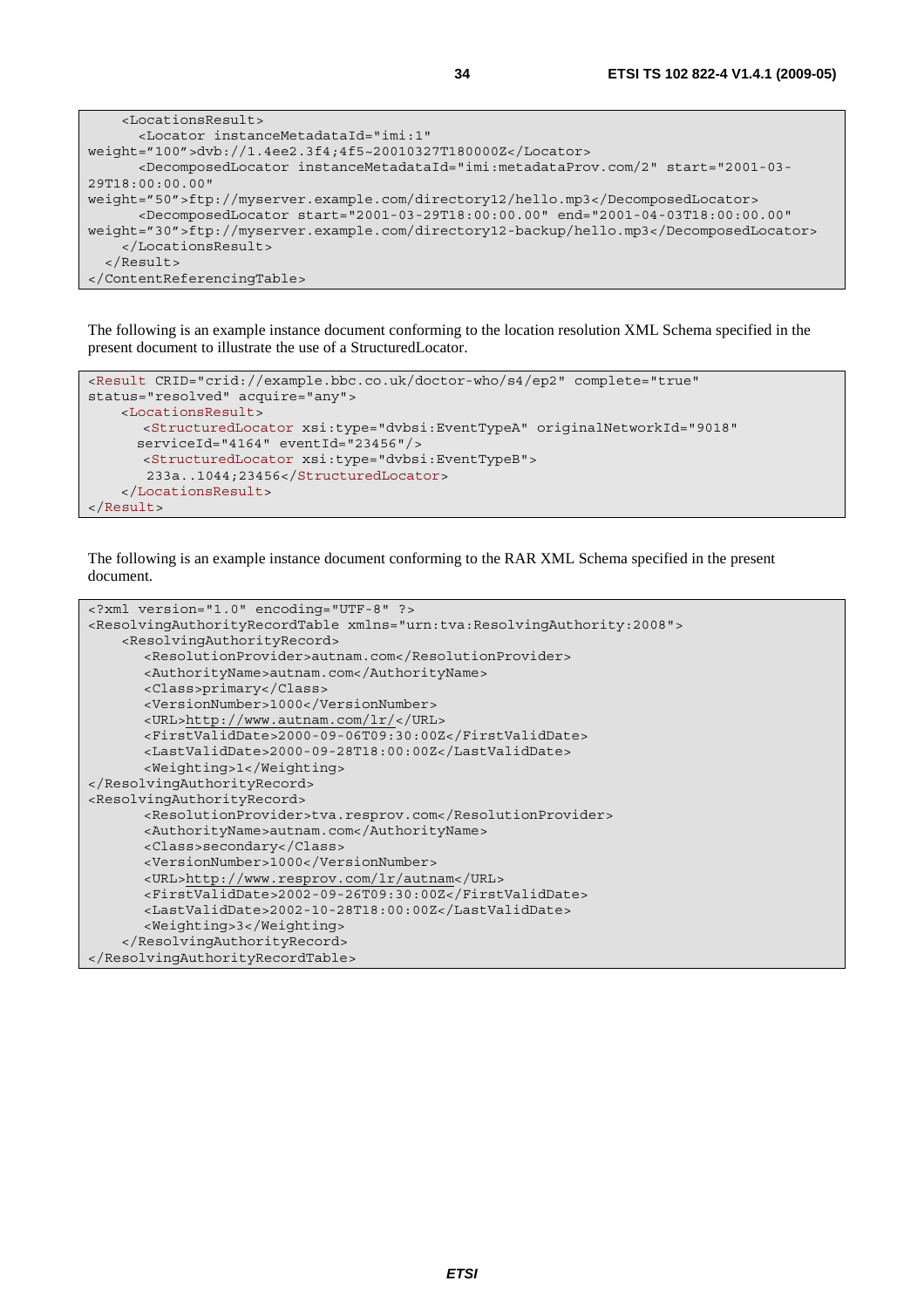# Annex B (informative): Example dynamic communication behaviour between a PDR and a remote location resolution server

The following is an informative description of how the dynamic communication behaviour between a PDR and a remote Location Resolution Server may be implemented on the PDR.

If the response to location request is "resolve again after a given date and time":

- 1) If the date and/or time is in the future: Wait until this date and time arrives. Wait for a further random amount of time before contacting the server.
- 2) Else If the date and time has already past: Wait for a random amount of time before contacting the server.

If the result from contacting the server again is that the re-resolve date and time is still in the past, double the range of the random delay from its current range and try again.

When delay  $\geq 1$  day, the PDR can either:

- a) Try each day.
- b) Continue doubling delay until delay  $\geq$  one week, at which point the delay stays fixed at one week.

Else If the LR server is unavailable:

Wait a random amount of time and then try again. If server is still unavailable, double the range of random delay from its current range and try again.

When delay  $\geq 1$  day, the PDR can either:

- a) Try each day.
- b) Continue doubling delay until delay  $\geq$  one week, at which point the delay stays fixed at one week.

Else If response is "CRID is unknown" and server type = secondary:

Wait for a random amount of time before contacting the server. If the result from contacting the server again is that the CRID is still unknown, double the range of the delay from its current range and try again.

When delay  $\geq 1$  day, the PDR can either:

- a) Try each day.
- b) Continue doubling delay until delay  $\geq$  one week, at which point the delay stays fixed at one week.

Else If response is "CRID is unknown" and server type = primary:

- Either: a) Assume CRID is invalid (as if LR server returns CRID = invalid).
- Or: b) Follow delay system above. After one day assume CRID is invalid.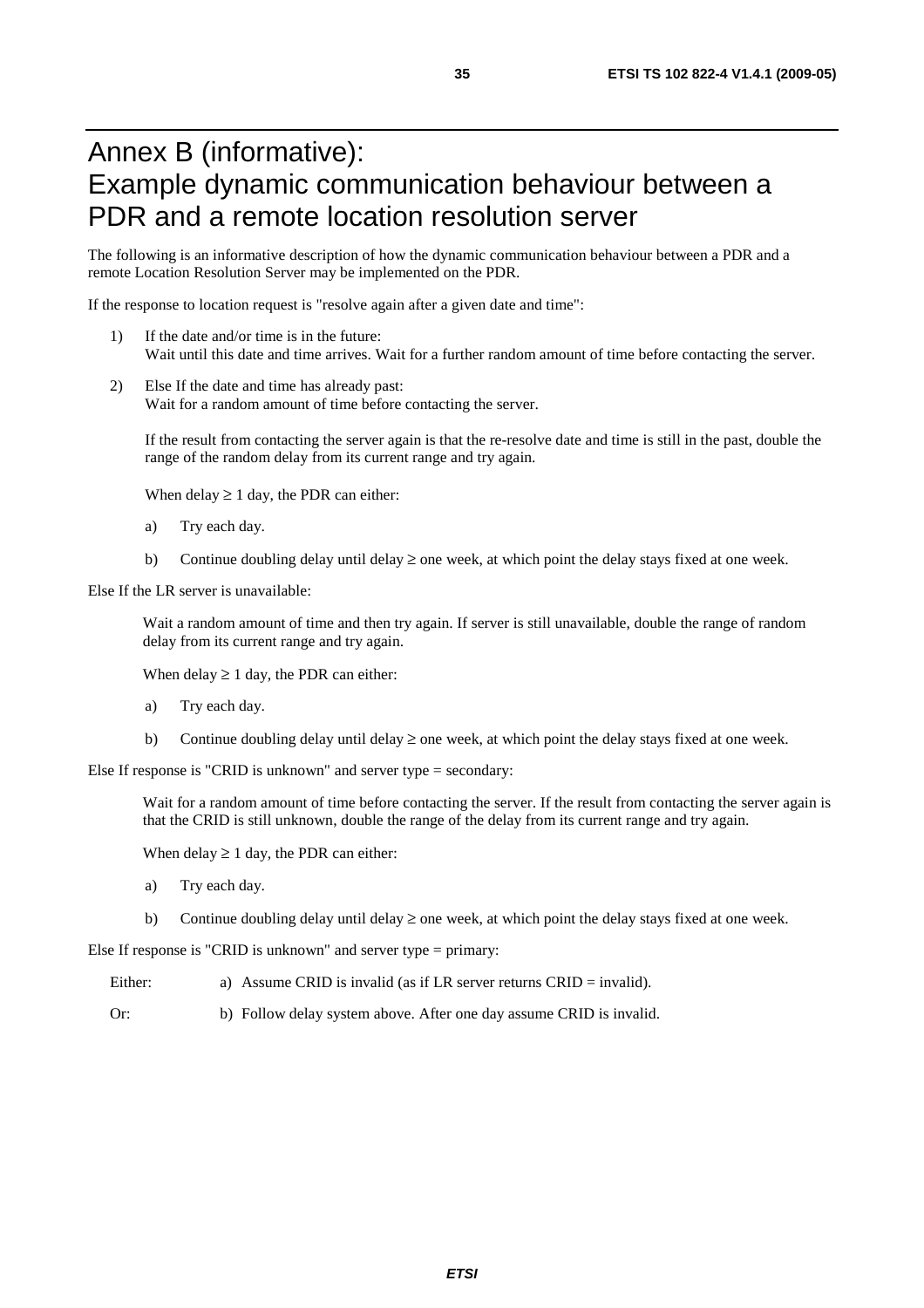# Annex C (normative): *TV-anytime* description schemes for content referencing

The *TV-anytime* DSs listed in the present document have been aggregated into several **xsd files identified by the Description Schemes' names**, forming the reference documentation, contained in archive ts\_10282204v010401p0.zip which accompanies the present document.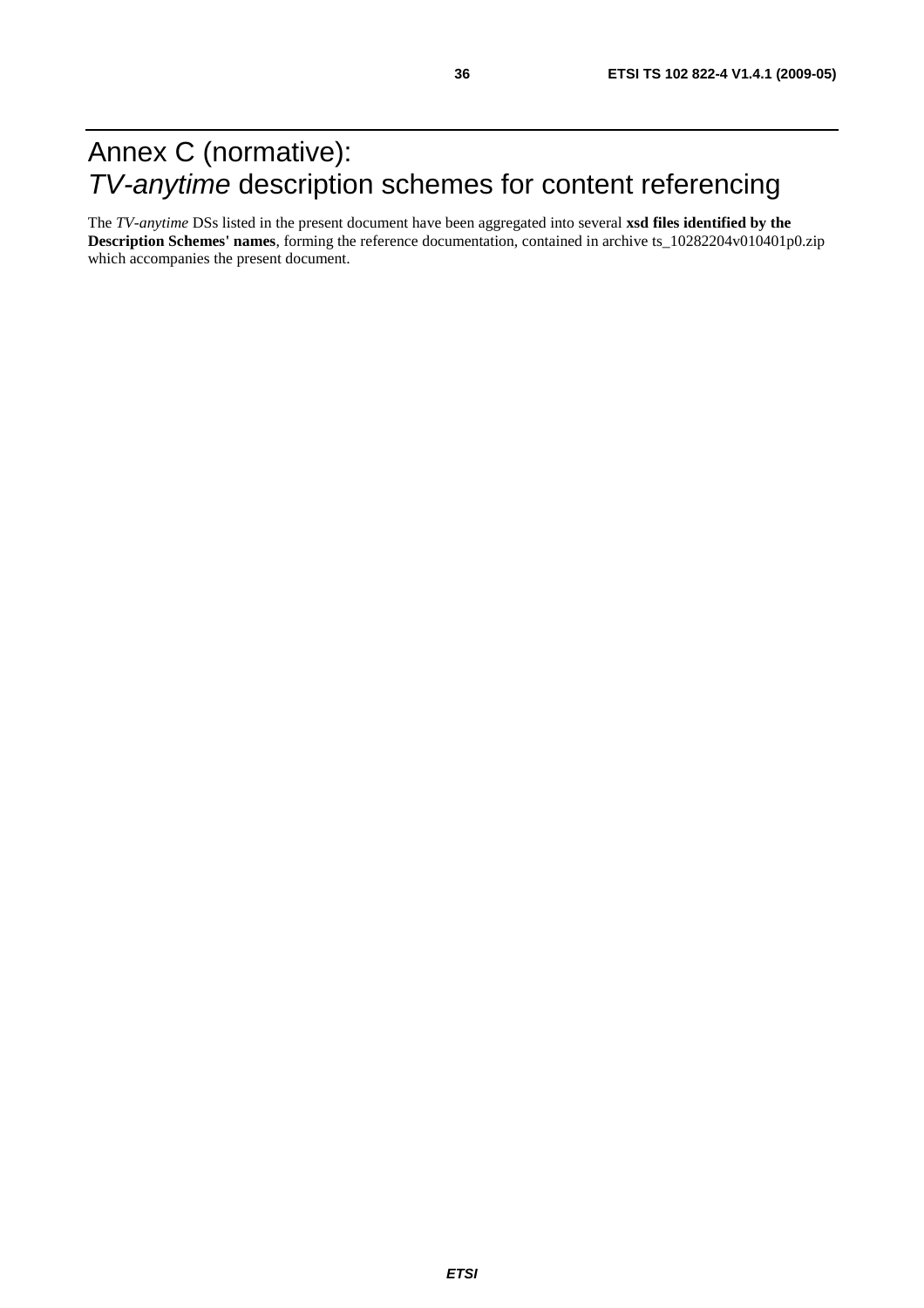# List of figures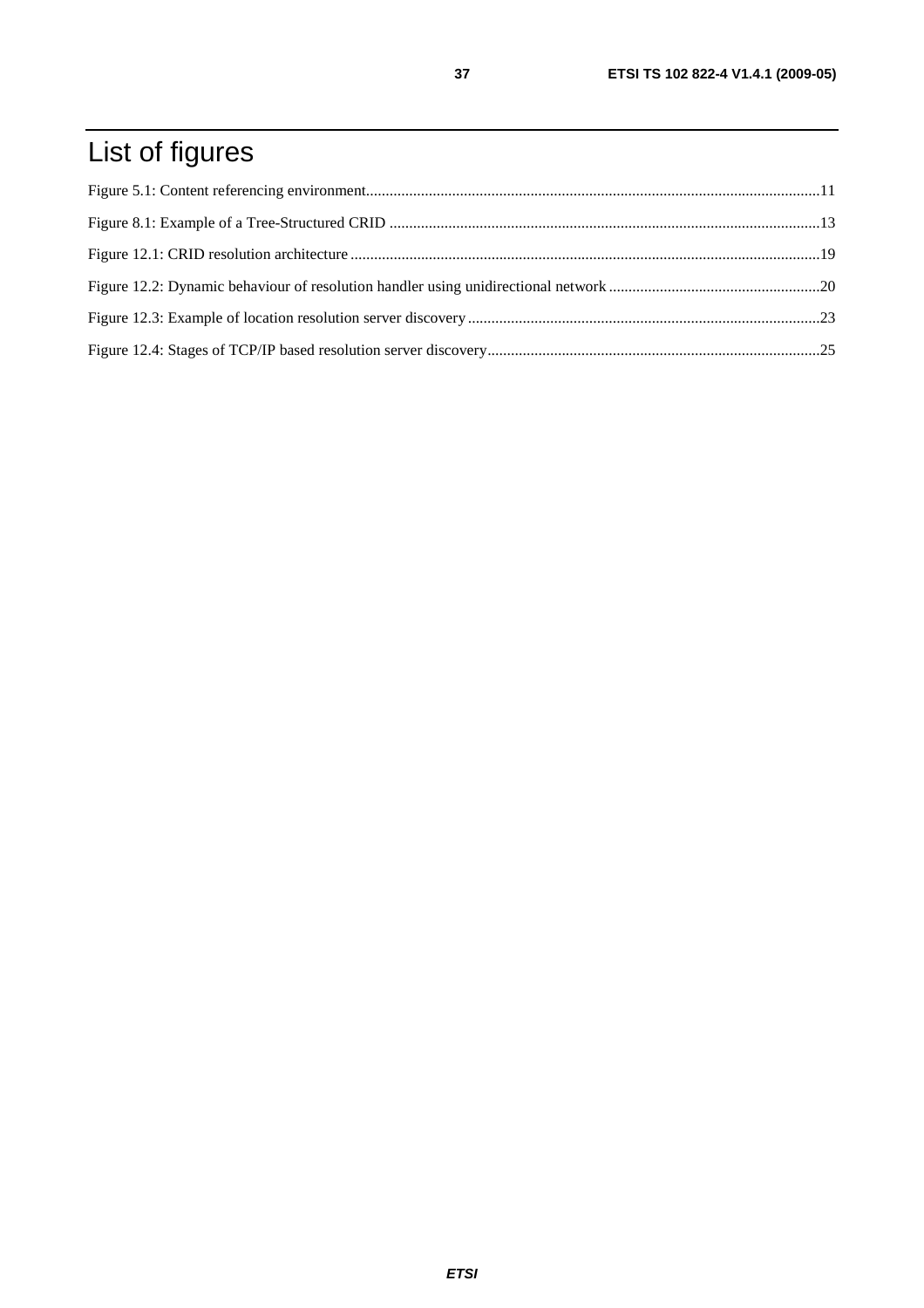# List of tables

| Table 10.3: Example of the same resolved CRID after a change in location identified by "imi:def.com/1" 16 |  |
|-----------------------------------------------------------------------------------------------------------|--|
|                                                                                                           |  |
|                                                                                                           |  |
|                                                                                                           |  |
|                                                                                                           |  |
|                                                                                                           |  |
|                                                                                                           |  |
|                                                                                                           |  |
|                                                                                                           |  |
|                                                                                                           |  |